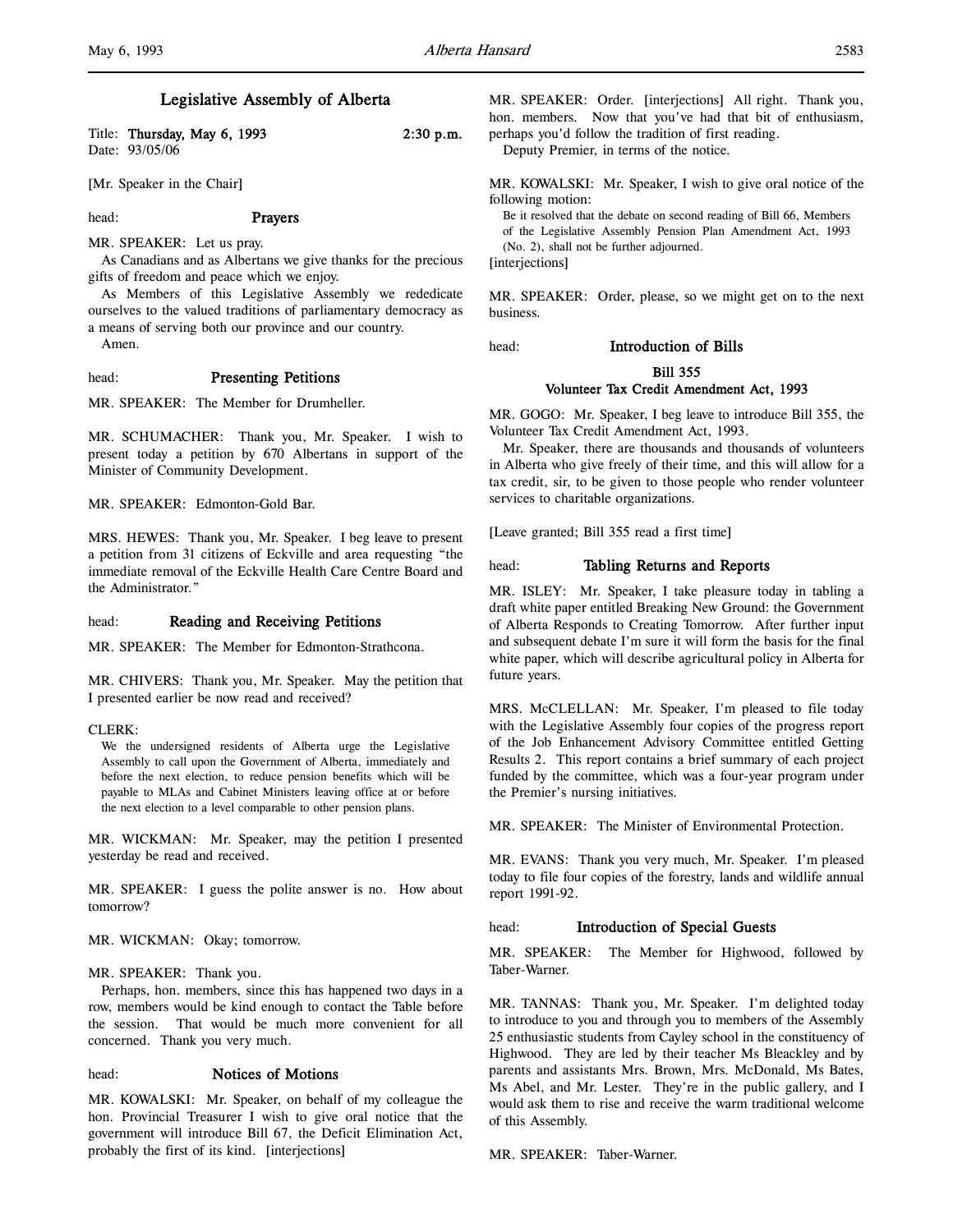MR. BOGLE: Thank you, Mr. Speaker. I'm pleased to introduce to you and to members of the Assembly 46 visitors from Barnwell school. Barnwell is the fastest growing municipality in Alberta, and the Barnwell school excels in the Taber school division. I would ask these visitors to rise and receive the warm welcome of the Assembly.

MR. SPEAKER: West Yellowhead.

MR. DOYLE: Thank you, Mr. Speaker. Today I'd like to introduce to you and to the other members of the Legislature two hardworking women, one from Hinton and one from Edson, who are in the public gallery. Louise Gale is from Hinton and Carrie Hutton. Would you please stand and receive the warm welcome of the Assembly.

MR. DAY: Mr. Speaker, I'm happy to introduce to you and to the Assembly today the Minister of Labour from Saskatchewan, the Hon. Ned Shillington, and also his chief of staff, Heather Padfield. They are seated in the members' gallery. I'd ask if they would stand and receive the warm welcome of the Assembly.

## head: Oral Question Period

# 2:40 Health Care System

MS BARRETT: Mr. Speaker, after 22 years in government the free enterprise rhetoric of the Conservative Party I think has finally gone to the heads of the government. Slowly but surely medicare in Alberta is being eroded by competition from doctors who set up private clinics, private labs, and private health care diagnostic equipment. Slowly but surely what's happening is this: patients can jump the queue for diagnosis if they've got the money. You know what happens after that? They get into the hospital quicker for treatment. I think that's wrong. I think the Liberals are wrong when they support private medicine; I think the Conservative government is. I'd like to ask the Minister of Health if she has contemplated the consequences of having private MRI labs in Alberta, which in turn get people into treatment sooner than going through the public system.

MRS. McCLELLAN: Well, Mr. Speaker, the subject of private labs, private MRIs has been raised in the Assembly before. The private labs and MRIs are essentially looking after third-party insurance, WCB claims, and so on. I would assure the hon. member that there is no public money in those private labs and that there is no public money flowing from those private labs.

MS BARRETT: Well, Mr. Speaker, I don't think the minister understands that there's a slippery slope happening here and that it's moving fast. The minute you start having private interocular lens facilities, private facilities for diagnostic work, the sooner people get into the public health system. If you're diagnosed earlier through the private one, which costs you \$800 or a thousand bucks, you're in the hospital faster to get things fixed. This erodes the concept of universality in medicare. My question to the minister is: what will it take for her to step in and prevent this slippery slope from sliding all the way to the bottom and destroying medicare?

MRS. McCLELLAN: Well, first of all, Mr. Speaker, the hon. member makes an assumption that when work is done at a private lab, you jump the queue into the hospital system. That is an assumption that I would suggest you should show some substantiation for before you make it, because I have no indication that that indeed occurs.

However, I should say, Mr. Speaker, that we have a committee established from Alberta Health and from the Alberta Medical Association that is looking into this issue and made a commitment to report to me at the time of putting the committee in place in about six weeks. I expect the initial report from that committee in about two weeks.

MS BARRETT: Mr. Speaker, methinks we might not be sitting in the House in two weeks.

I'd like to ask the Premier if he understands the issue. I'll try to make it clear one more time. If you go to a private MRI lab, you pay \$800 or a thousand bucks; you get diagnosed faster. What that means is that the patient gets to go into treatment faster than those who have to wait for the public-sector MRI labs. It's called queue jumping. Is the Premier willing to step in and take charge of this issue to make sure that our medicare system isn't eroded by this?

MR. KLEIN: Well, Mr. Speaker, I believe the hon. Minister of Health has it well under control.

MR. SPEAKER: Second main question, Edmonton-Highlands.

MS BARRETT: Mr. Speaker, I'd like to designate the second question to the Member for Edmonton-Strathcona.

# MLA Pensions

MR. CHIVERS: Mr. Speaker, my questions are for the Premier. In 1985 this Assembly passed a law imposing on the government a mandatory, statutory duty to create a board which amongst other things was charged with the duty to advise the government about a variety of issues relating to the administration and functioning of the MLA pension plan. This board was created by the Assembly but was never appointed by the government. Will the Premier explain why this government ignored its statutory duty to create this MLA pension watchdog for over eight years?

MR. KLEIN: Well, Mr. Speaker, in 1985 I was the mayor of the city of Calgary, and we were looking after our own salaries and problems related to the municipality. I have no idea what the hon. member is talking about.

#### MR. CHIVERS: That's no answer, Mr. Speaker.

This board that never was created is empowered to make recommendations to the Treasurer concerning the adequacy of contributions to meet benefits. Does the Premier acknowledge that had the government appointed this board in 1985 and permitted it to fulfill its mandate and address the adequacy of contributions to meet benefits, taxpayers might not now be faced with this enormous unfunded liability?

MR. KLEIN: Mr. Speaker, I acknowledge that perhaps this resolution was passed at some time, but I can't acknowledge that I knew about it, because I don't know about it.

MR. CHIVERS: Mr. Speaker, I assume that the government is taken to know the laws that it passed. This is the Bill.

This government has not hesitated to create a multitude of questionable boards and commissions filled with patronage appointments. Clearly, however, a board that they could have appointed which could have recommended MLA pension reform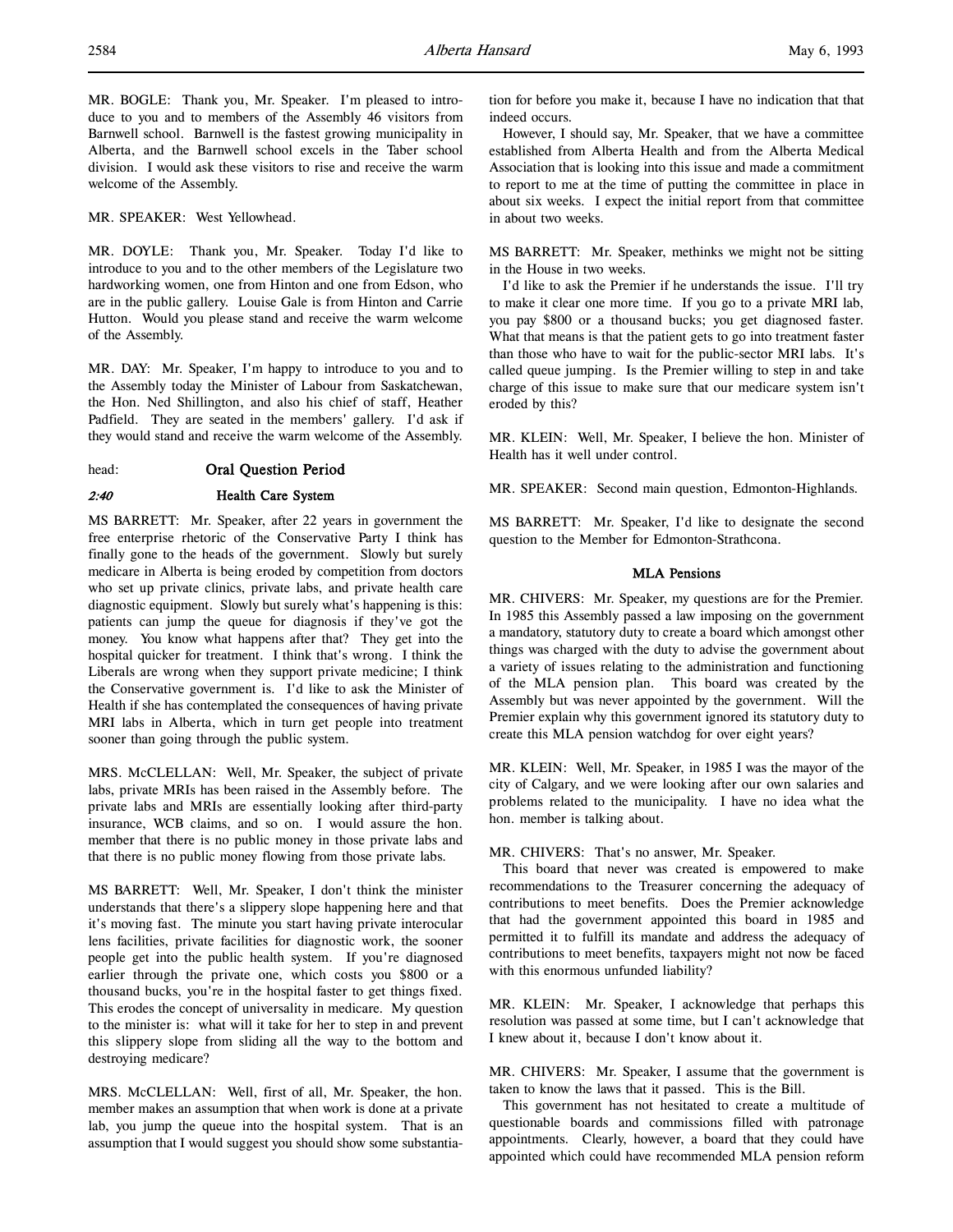MR. KLEIN: Well, first of all, I'm going to defer this to the hon. Deputy Premier, who was around at that particular time.

With respect to the pension issue, Mr. Speaker, I think we will resolve that issue through Bill 66, which proposes simply to eliminate it. They'll have nothing more to worry about.

Hon. Deputy Premier.

MR. KOWALSKI: Mr. Speaker, I'll respond as the Acting Provincial Treasurer today, but I think the point has been made by the hon. Premier. The fact of the matter is that we have legislation before this House which will terminate – terminate – the MLA pension plan.

MR. SPEAKER: Thank you.

The Member for Calgary-Buffalo on behalf of the Liberal Party.

### Election Timing

MR. DICKSON: Thank you, Mr. Speaker. It has been four years and two months since the last provincial election in this province. Last week the Premier teased Albertans with the prospect of an immediate election. Now he is saying that he will delay the election until he gets feedback from his candidates. What he means is: he wants to see what the polling results show following the budget today. Albertans are tired of being manipulated by this government. Albertans deserve the right to pass judgment on this budget and 22 years of Conservative government. Will the Premier allow Albertans this right and call the election tomorrow?

MR. KLEIN: Well, Mr. Speaker, I might call it tomorrow or next week or maybe in the fall or sometime before March 20, 1994. As I've said, the election will be called sooner or perhaps later. It could be right around the corner, or it could be down the block.

MR. DICKSON: Well, Mr. Speaker, as the members opposite are well aware, the Liberal opposition has produced a comprehensive document outlining 28 specific parliamentary reforms. It's titled Mandate for Change. One of those 28 reforms, sir, would have fixed election dates so that ordinary Albertans would have as much information on election dates as the Premier, like we do already with our municipal governments. Will the Premier agree that it is no longer acceptable for the government to manipulate the date of the provincial election and commit to reforms that will see fixed dates for elections in this jurisdiction?

MR. KLEIN: Mr. Speaker, throughout the course of time and under the British parliamentary system governments represented by all parties, including the Liberal Party, have had the privilege of calling an election when the time was right within a five-year mandate. That is one of the fundamental principles of our parliamentary democracy.

MR. DICKSON: Well, those Albertans think the system is in fact broken and requires fixing, Mr. Speaker.

As we've seen during the Calgary-Buffalo and more recent Three Hills by-elections, the government also has the ability to manipulate and delay the dates of by-elections to the disadvantage of those Albertans. When will the Premier accept the Liberal

proposal in our Mandate for Change paper that by-elections be held no later than three months after the vacancy occurs?

MR. KLEIN: Mr. Speaker, again, the calling of elections or byelections is one of the fundamental privileges allocated to the governing power under our British parliamentary system. I might remind the Legislature that the hon. leader of the Liberal Party commented that he felt useless because of the system. Well, I find it strange that anyone would feel useless under a system that has evolved over the past 700 years and has become the framework for the best democratic process in the world.

#### 2:50

MR. SPEAKER: The Member for Little Bow, followed by West Yellowhead. [interjections]

MR. WICKMAN: Ask about Dick Johnston's budget.

MR. SPEAKER: Order, Edmonton-Whitemud. Thank you. [interjection]

MR. SPEAKER: Thank you, Edmonton-Meadowlark.

MR. MITCHELL: You're welcome.

MR. SPEAKER: I'm glad to see you're getting polite in your old age.

Little Bow.

## Social Services Caseloads

MR. McFARLAND: Thank you, Mr. Speaker. My question today is to the Minister of Family and Social Services. Several allegations have been made recently concerning the high caseloads and the workload standards that child welfare workers have to labour under. Will the minister tell this Assembly what workload standards for social workers this department does have?

MR. CARDINAL: Mr. Speaker, I'd just like to advise the hon. member and this Assembly that this department and this government has a budget of over \$155 million under child welfare. My department in fact in the past several years has worked jointly with frontline workers to develop a standard, a model that would be used as far as the workload, and this model is in place. It's being utilized, and it seems to work very well in relation to delivering services for the clientele.

MR. SPEAKER: Little Bow.

MR. McFARLAND: Thank you, Mr. Speaker. My supplementary. I understand that you have added staff to your department in this particular area when other departments may be downsizing. Can you ensure appropriate manpower has been allocated in this particular field to handle these very concerns, Mr. Minister?

MR. CARDINAL: Mr. Speaker, I'd just like to indicate again to the hon. member and this Assembly that we do allot staff resources based on projected caseloads across each region of the province. In fact, in the last four years my department has added 81 new child welfare workers for the province. In addition to that, under the handicapped children's services we've doubled the staff from 35 to 70. You can be assured, as I've indicated to this House before, that that area of the department is the number one priority for this minister.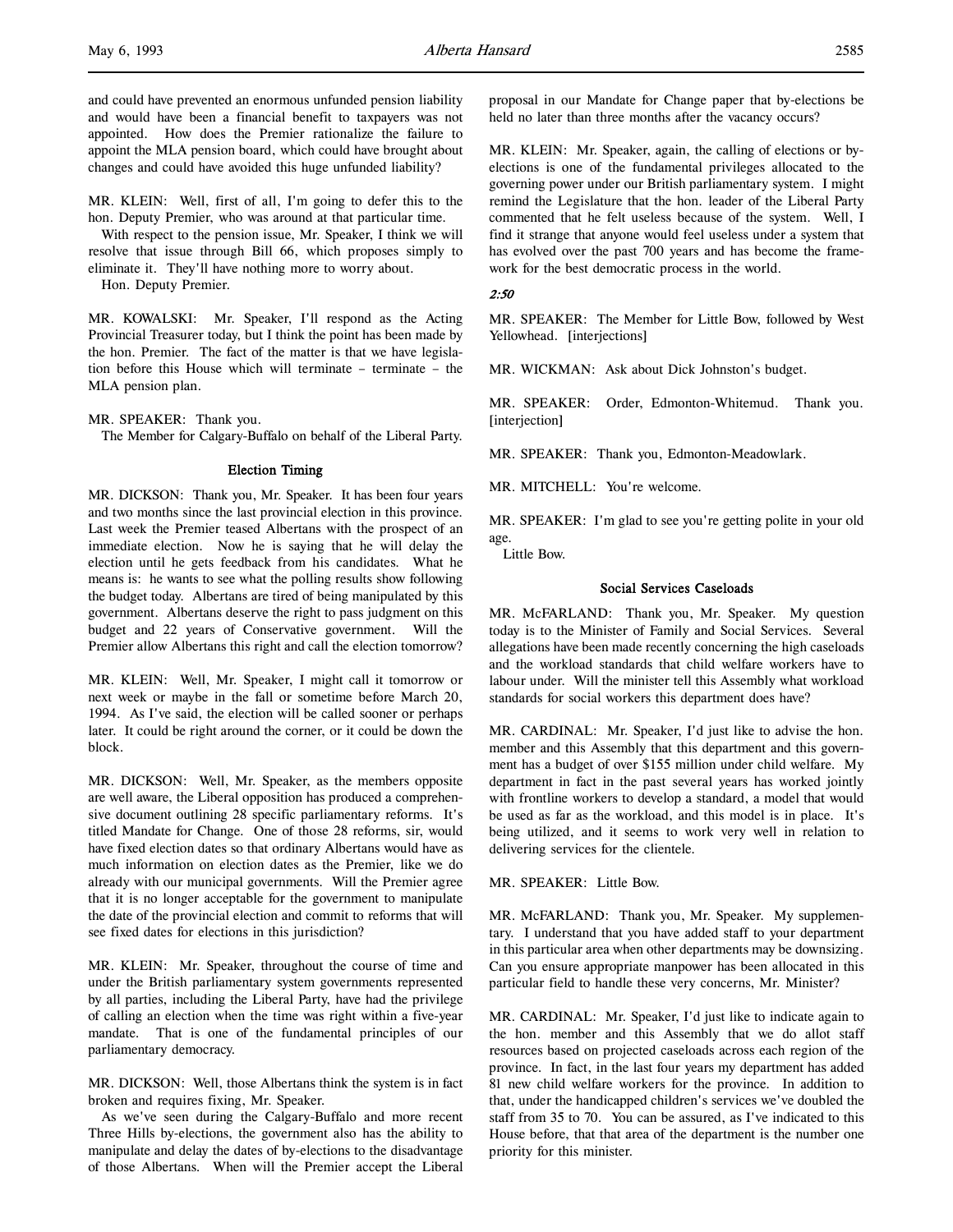MR. SPEAKER: West Yellowhead, followed by Edmonton-Gold Bar.

#### MLA Pensions

#### (continued)

MR. DOYLE: Thank you, Mr. Speaker. Yesterday the New Democrats released figures showing that taxpayers have to foot the bill for about 93 percent of the more than \$33 million in pension benefits that will be paid to retiring MLAs. I remind the Assembly that the Member for Taber-Warner has already drawn some \$96,000 in double-dipping pension since 1987. This means he will have drawn all of his contributions plus interest out of this plan in the next seven months after retiring. I'd like to ask the Premier: does the Premier think it is fair that taxpayers should be left holding the bag for more than \$2.9 million by which the Member for Taber-Warner's pension . . .

## Speaker's Ruling Anticipation

MR. SPEAKER: Thank you. [interjection] Order. The member knows full well that this is going to be ruled out of order because of the Bill that's presently before the House. You have violated anticipation. I'm sorry. Once the Bill has reached second reading stage, anticipation rules.

Edmonton-Gold Bar.

### Eckville Hospital

MRS. HEWES: Thank you, Mr. Speaker. Citizens in the Eckville area are very concerned over what they believe to be improprieties occurring within the hospital. These are improprieties that apparently have resulted in an investigation by the local RCMP. Unable to get information from their hospital board and concerned about health care decisions that are being made either without or against the wishes of the community and after appealing to their MLA and the Department of Health with no at least satisfactory response, the citizens have now circulated a petition to have the board and administrator removed. My questions are to the Minister of Health. We've been told that the RCMP investigation would be a lot easier if they had better co-operation from that hospital board. I'd like to know what the minister has done to make sure that the board co-operates fully with the RCMP to get on with it.

MRS. McCLELLAN: Well, Mr. Speaker, I am aware of the concerns expressed by some of the residents of Eckville. My department is also aware of those concerns. I am not aware of any concern by the RCMP as to co-operation.

MRS. HEWES: Mr. Speaker, there's something terribly wrong here when citizens feel strong enough that they're circulating a petition and asking for removal of their board and administrator. I'd like to ask the minister if she will move quickly to resolve what is a very disruptive force in this community.

MRS. McCLELLAN: Well, Mr. Speaker, my first concern, of course, is to patient care in the Eckville area. I and my department are monitoring this situation very carefully, and we are assured and feel quite confident that patient care is not being jeopardized or in any danger. I will reiterate again to the hon. member: I am aware of the concerns, my department is aware of the concerns, and we are addressing the issue appropriately.

MR. SPEAKER: Redwater-Andrew, followed by Edmonton-Calder.

## Agricultural Policy

MR. ZARUSKY: Thank you, Mr. Speaker. My question today is to the Minister of Agriculture, Food and Rural Development. The minister just tabled a report, Breaking New Ground, and I think Albertans will receive this report very well, because it goes so well to the pioneers, the people that first came here and broke the soil and worked it. A question to the minister: does that mean, Mr. Minister, that it's going back to the grass roots? What are the next steps of this report?

MR. ISLEY: Mr. Speaker, that's exactly what it means. All of the 2,000 participants in Creating Tomorrow will be receiving in the near future a copy of the draft white paper and given an opportunity for input through the recently announced self-funded industry advisory committee on agriculture and food. Once that input is received, as I alluded to in my tabling, we will undoubtedly draft the final version of the white paper on agricultural policy, bring it to the Legislature, hopefully debate it, and pass it.

MR. ZARUSKY: Mr. Speaker, a supplementary to the minister. All these programs and reports naturally create a financial burden and cost to the taxpayer. I know our Treasurer has indicated that we will be coming down with a strong restraint budget. The minister has indicated that some funding will be done by groups and in areas working in agriculture, but some of these things can naturally cost a lot of money. Where is this financing going to come from?

MR. ISLEY: Mr. Speaker, I think there's a realization building in the agricultural community in this province that we will have to play our role and pay our share in bringing the deficit under control, in dealing with the debt of the province. I think the messages certainly came through loud and clear in the Creating Tomorrow consultations that we had to let our industry become more market responsive. We have to get to the point where more of the return is coming from the marketplace and less is coming from government programs. I think the message also came through loud and clear that government programs that are commodity specific and price supportive are sending the wrong signals to producers, and many of them prefer that our programs take a generic switch to let them read their signals from the marketplace as opposed to from the programs.

## Social Workers Contract Negotiations

MS MJOLSNESS: Mr. Speaker, my questions are to the Premier today. Since the 1990 social workers' strike there has been ongoing consultation to establish workload standards with no positive changes whatsoever. In fact, their caseloads have increased. The contract with the social services workers of local 6 of the Alberta Union of Provincial Employees expired more than a year ago, and the very conditions and issues that sent social workers out on strike in 1990 remain unresolved. I'd like to ask the Premier: given that the people of Alberta are not being served because of the onerous workloads that social workers have been forced to cope with and the fact that this problem has been exacerbated by the volunteer severance program, because positions are not being filled, will the Premier now show some leadership and agree to instruct government negotiators to deal with the important issues, such as caseloads?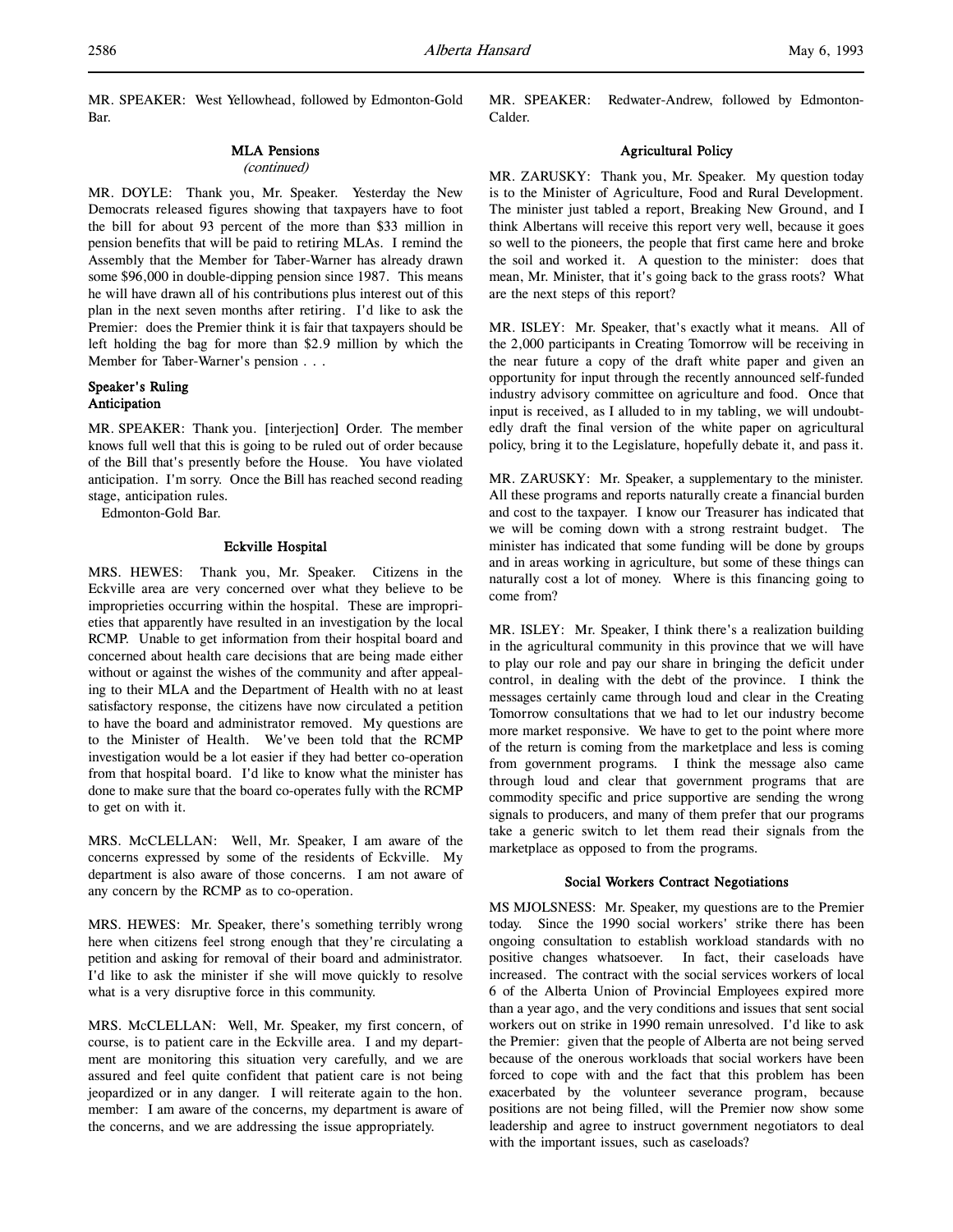# 3:00

l,

MR. KLEIN: Well, I don't know, Mr. Speaker, if caseloads are specific to the negotiations, but I do know that negotiations are to take place next Tuesday. Perhaps the hon. Minister of Labour would care to comment further.

MR. DAY: Mr. Speaker, the Premier is entirely correct. It's really never been the policy of this government to have negotiations taking place here during question period, and I'm sure that with the goodwill that can be evidenced in a co-operative spirit, things will be accomplished as these negotiations continue.

MS MJOLSNESS: Mr. Speaker, negotiations have been ongoing for quite a while, and they're not getting anywhere.

My supplementary to the Premier. On May 9, 1990, this government in this very Assembly promised to order the government negotiators, and I quote: "to be ready to partake instantly in meaningful negotiations on the matter of the social workers' working conditions, caseloads, and salaries." That's a very clear directive, and it hasn't happened yet. I'd like to ask the Premier: will the Premier now live up to this promise made in 1990 by this government and deal with these crucial issues immediately.

MR. KLEIN: Well, Mr. Speaker, as I indicated earlier, negotiations are to take place Tuesday, and I can't get into the specifics right now as to what is on the table and what is not on the table. Again, I will have the hon. minister add to my comments.

MR. DAY: Further to that, Mr. Speaker, the master agreement of course has been agreed on, and 10 of the 12 subsidiaries are negotiating. These of subsidiary 6 are going ahead next week, so we encourage everybody to work together to a solution.

MR. SPEAKER: Calgary-North West.

# Machinery and Equipment Tax

MR. BRUSEKER: Thank you, Mr. Speaker. Another example of this government's failure to deal with issues is the machinery and equipment tax. Since 1987 there have been at least three different reviews of the M and E tax, and we still don't have a resolution or a decision on this issue. My question today is to the chairman of the committee asked to review the machinery and equipment tax. Can the chairman advise the House about when his committee is going to prepare a report for the Legislature and resolve this issue?

MR. SPEAKER: Order. The Chair needs clarification. Whose committee is this? Was this a government committee? If it's a government committee, then you will not be recognized; the Minister of Municipal Affairs will be.

DR. WEST: Yes, Mr. Speaker, it is a government committee. Reluctantly, the chairman that was doing work on it has been relieved of that position. We will be looking in the future to the machinery and equipment tax along with all the tax levels in the province of Alberta as to their appropriateness and how they work within a good environment for business.

MR. BRUSEKER: Well, I guess it's true: this member has been muzzled then.

My supplementary question I guess to the Premier: since we're reviewing another commission now, can the Premier advise the House how many more reviews are going to have to be taken

before the government finally resolves this issue and then acts on the issue?

MR. KLEIN: Mr. Speaker, I'll defer to the Minister of Municipal Affairs.

DR. WEST: Mr. Speaker, I answered that question. We have been looking at the machinery and equipment tax, but there isn't consensus throughout the province. The machinery and equipment tax generates about a \$170 million in taxes. Only about 4 percent of those taxes that are collected relate to the cities. The rest relate to the municipal areas throughout the province: the counties and MDs and other jurisdictions. It's very important to them that when we look at removing a tax such as the machinery and equipment tax, we replace it with a tax that will offset the burden of taxation to those individual municipalities where they're already taxed to the nth degree. We would like to look and I assure the hon. member that we will be looking at the machinery and equipment tax along with all the other taxes that we have in the province to see if we can't come up with a better way of directing cash flow into this government.

MR. SPEAKER: Drayton Valley, followed by Edmonton-Jasper Place.

MR. TAYLOR: Point of order, Mr. Speaker.

MR. SPEAKER: You're not recognized, Westlock-Sturgeon. [interjection] Order.

Drayton Valley.

## International Trade and Tourism

MR. THURBER: Thank you, Mr. Speaker. In discussions with some of my constituents who are actively involved in exporting energy expertise and technology and others who are involved in the tourism area, there's some concern being raised about this government's plans for international markets. I would like to ask the Minister for Economic Development and Tourism just how he plans to increase both exports and tourism receipts.

MR. SPARROW: Mr. Speaker, this was addressed very thoroughly in a document called Seizing Opportunity: Alberta's New Economic Development Strategy. Very definitely we will be working with and facilitating small business and industry to achieve the Alberta target that is set in this document. As you remember, this document was an accumulation of public input over numerous months over the last two years. That target is to take trade from \$19 billion to \$24 billion. Also in the tourism area the industry developed a very detailed plan called Tourism 2000: A Vision for the Future. The target there is to take the receipts from \$2.8 billion to \$4.4 billion, which is a very achievable goal. We'll be working with the industry to achieve their goals.

MR. SPEAKER: Supplementary, Drayton Valley.

MR. THURBER: Thank you, Mr. Speaker. Coming from a province that's so dependent on exports, I appreciate knowing the importance that you place on the international sector, but, Mr. Minister, how many jobs do you feel you can accommodate in this and how many jobs are we talking about?

MR. SPARROW: Mr. Speaker, the document shows the industry's goals, not our goals. In tourism the document shows that there's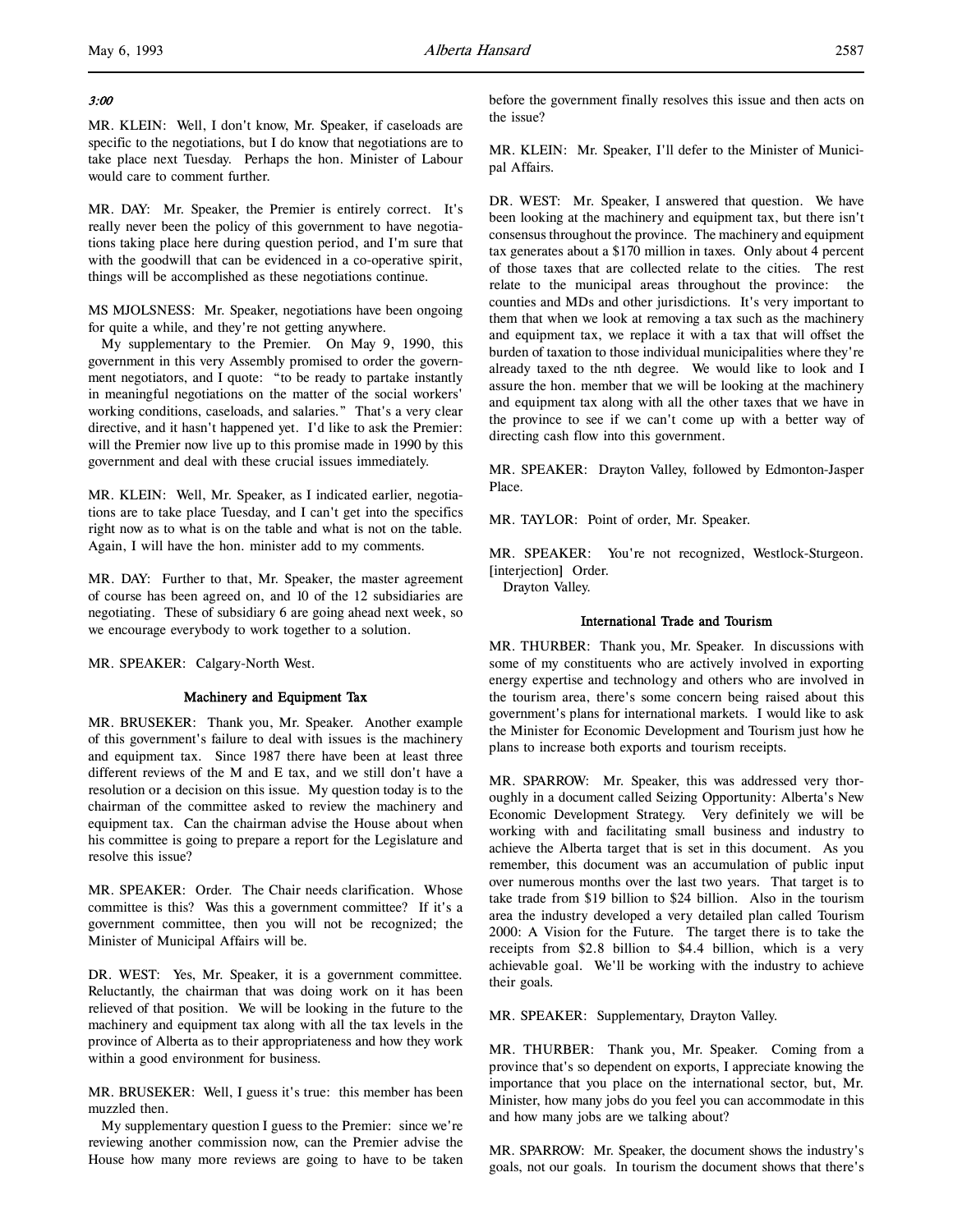the opportunity for the tourism industry to create some 17,800 jobs, and if we meet the target set in exports, taking it from \$19 billion to \$24 billion, the opportunity is there to create 75,000 jobs. That is 92,000 jobs out of the total target of 110,000 over the next four years.

#### Game Ranching

MR. McINNIS: Mr. Speaker, three years ago in this Assembly the government rammed Bill 31, the Livestock Industry Diversification Act, through the House under closure. That's the game ranching Bill, for those who don't remember. At that time the government not only refused the reasonable request that I put forward with the Member for Vegreville for a scientific review and an environmental impact assessment, but in fact they ridiculed that very request. Well, in the past three years this issue has blown up in the government's face. The current cost to the taxpayers is \$15 million and counting to control a serious outbreak of tuberculosis. I would like to ask the Minister of Environmental Protection what action he is taking to remedy this serious blunder taken by the government three years ago.

MR. EVANS: Thank you very much. Mr. Speaker, as I'm sure you and many members of the House will recall, a question about game ranching was asked in this House either at the end of January or in the first part of February in our earlier session. At that time, I indicated that I thought it was an important policy issue, and I indicated as well at that time that I would ask the environmental protection advisory committee, which is made up of 19 sectors around and about the province of Alberta who have an interest in our natural resources, to take a look at that issue and to make some recommendations to me. I have not received the recommendations back from that committee, but I understand that that was an item on an agenda at a recent meeting, and I will certainly take those recommendations into account when I receive them.

MR. McINNIS: Well, Mr. Speaker, we would have hoped that the government had learned the result of ramming bad legislation through the House under closure but evidently not.

Well, that committee that the minister referred to has met, and they recommended that the minister refer the matter to the Natural Resources Conservation Board for a public inquiry. Has the minister decided to accede to that request?

#### 3:10

MR. EVANS: Thank you. Well, Mr. Speaker, I find it rather interesting that the member across has heard from an advisory committee whose terms of reference are to report to the Minister of Environmental Protection, and I don't have that report yet. Nonetheless I think it's extremely important that we recognize that we have a committee in place that represents Albertans and that, again, will be making a recommendation back to me. Once I hear from that committee, then I will decide what is best at that time. I'm not going to deal with a hypothetical from the member across about whether or not the NRCB is being suggested, because I say again: I have not had that report back to me.

## Foreign Qualifications

MR. GIBEAULT: Mr. Speaker, my questions today are to the Minister of Health. With this being Immigration Week, we note that inaction on the part of this government is denying foreigntrained as well as Alberta-trained doctors the opportunity to qualify to practise in our province. Presently doctors are required

to complete two years of postsecondary training in a Canadian or American institution approved by the Medical Council of Canada, but changes to the Medical Profession Act bylaws would allow doctors to complete this training at any institution that's listed in the world health directory. Given that the Alberta College of Physicians and Surgeons sent these new bylaws to the Ministry of Health more than seven months ago, why has there been no action on this matter?

MRS. McCLELLAN: Well, Mr. Speaker, I believe I responded earlier this week to this issue on foreign-trained physicians. There still are opportunities for foreign graduates in this province. I've suggested that we have an opportunity for physicians in rural communities, which seems to be our largest issue when it comes to accepting physicians trained in other countries. There are opportunities, and we have to be very conscious of physician supply and mix in this province.

MR. GIBEAULT: Mr. Speaker, that didn't sound like an answer to why she doesn't want to act on the bylaws put forward by the college.

I'd like to ask the Deputy Premier a supplementary question then. Given this lack of interest and action on the part of the Ministry of Health and given the government's foot-dragging on the foreign qualifications centre and the outrageous comments of the Minister of Community Development on which we had a petition just yesterday, how can this government expect Albertans to believe that professionally trained immigrants are welcome in this province?

MR. KOWALSKI: Mr. Speaker, the tradition of Alberta is that Alberta has become home to people from all parts of the world. In fact, a former Minister of Public Works, Supply and Services in the province of Alberta, one of my predecessors, the hon. Mr. Sifton, as I recall, was one of those who opened his arms to all people in the province of Alberta and said to immigrants from all over the world: "Come. Come. We want you. We welcome you. You're a part of our heritage, and you're a part of our culture. We want you to be a very important part of the mosaic of the province of Alberta." That spirit found in the people of this province a hundred years ago remains just as strong in 1993. I want to assure the member that the position of the province of Alberta is that we are home to all of the people of the country and the world. You're looking at an individual who is the child of immigrants. It's been a hard fight for all of us, but as the years have gone by, all of us have found a rightful place in this society. We welcome them. That's the principle of life in the province of Alberta.

MR. SPEAKER: Westlock-Sturgeon.

#### Gaming on Reserves

MR. TAYLOR: Thank you, Mr. Speaker. My question is to the Deputy Premier in charge of gaming and gambling. As the Deputy Premier well knows, there's a lot of money to be made out of gaming and gambling. The native reserves now are quite interested in participating in the gambling and gaming profits. Now, could the minister share with the House what his plans are for gaming on Indian reserves?

MR. KOWALSKI: Mr. Speaker, gaming in Canada is governed by the federal government through the Criminal Code of Canada, yet the administration of that particular Criminal Code is done on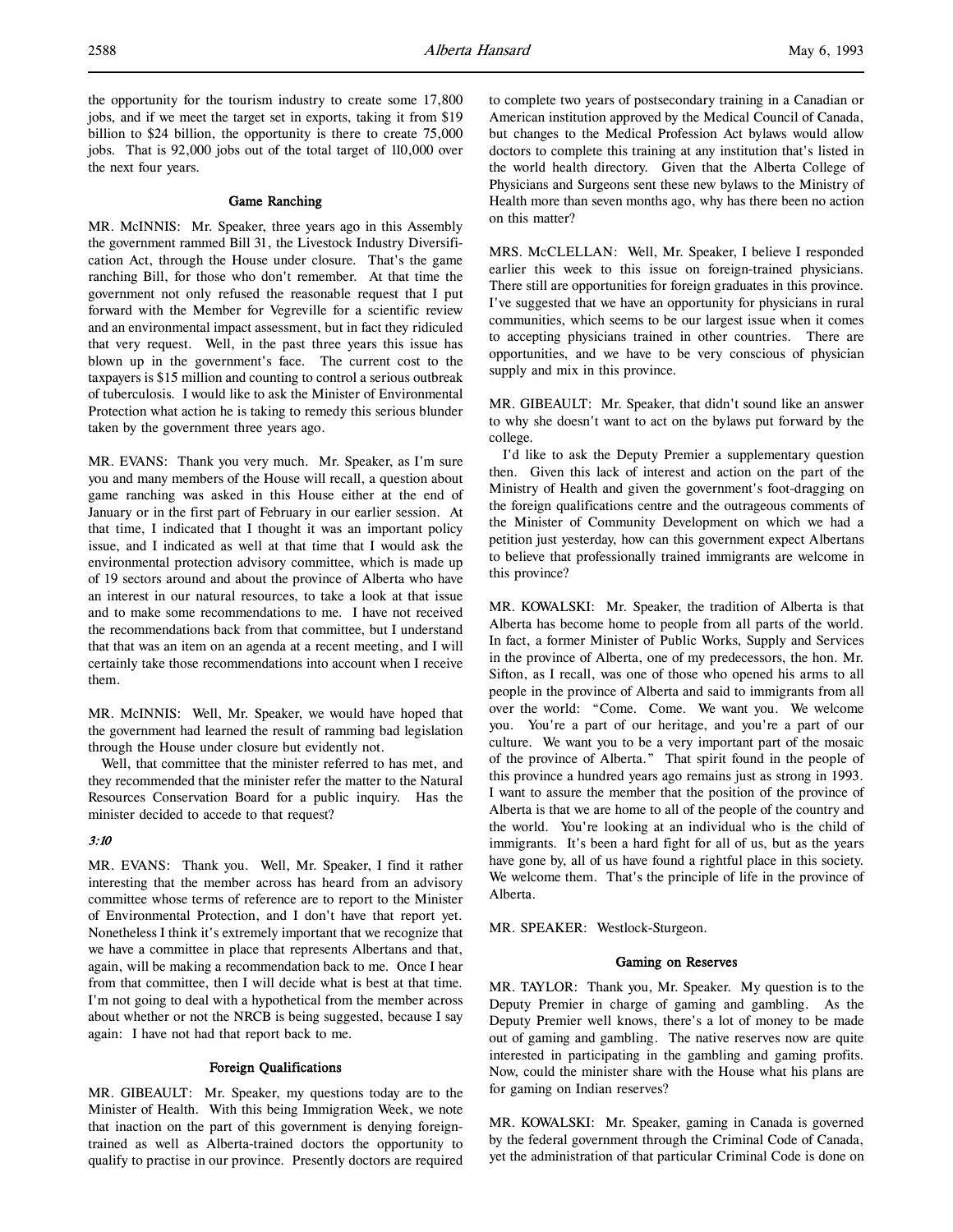a provincial basis. There are currently a number of initiatives across the country of Canada, particularly in four provinces in Canada, where it seems that the people of the First Nations have chosen to challenge the governing authorities in those various provinces with respect to native gaming.

Here in Alberta we don't have that challenge. We've had ongoing consultations with the leaders of the three treaty areas in the province of Alberta, and I've had consultations on a regular basis along with my colleague the Minister of Justice and my colleague the minister responsible for native affairs. We've asked native leaders in this province, Mr. Speaker, to come back to us and either participate with us, participation of the native people on the Alberta Gaming Commission, or we might set up a task force to look at native gaming in the province of Alberta, or in fact there could be created a native gaming commission. We've said that all three of them are alternatives, and I'm waiting for native leaders from around the province to get back to us with what they would perceive to be the number one initiative that they would want.

MR. SPEAKER: Supplementary, Westlock-Sturgeon.

MR. TAYLOR: Thank you, Mr. Speaker. To the Deputy Premier, then, on this very interesting issue. The Native Council of Alberta says that they are in complete charge and answer only to the federal government. Could the Deputy Premier inform the House where he thinks the provincial government's rights are as far as saying what can or cannot take place in gaming on native reserves?

MR. KOWALSKI: Mr. Speaker, the context in which the hon. member has given the question is one that would lead, I believe, to a confrontation in our society. The native people believe fundamentally that they have total rights on their band lands. The area of gaming is covered by the Criminal Code of Canada, and the federal government believes that it has major jurisdiction in that regard. Under the Criminal Code of Canada administration of that aspect of the Criminal Code has been in essence delegated to the provinces. In those other four provinces I've talked about, they've had challenges that have led to confrontation. The position of our government is to work with the native people to try and find a solution to this very important problem.

I've said to our native leaders that Alberta does not want confrontation with its native people. The native leaders have said to me that they do not want confrontation with the province of Alberta. So we will use the wisdom that the elders in the native community can come up with, we'll use the wisdom that the chiefs in the native community can come up with, and we'll use the wisdom that those of us involved in governance in the province of Alberta can come up with and hopefully find a very amicable solution where there can be peace and harmony and respect for one another.

#### Government Reorganization

MR. MUSGROVE: Mr. Speaker, my question is to the Minister of Economic Development and Tourism. I think we all agree with the downsizing of government and amalgamation of services, but there is some concern now about the lack of services being provided. As an example, I got a phone call from one of my constituents saying that he had asked for some information on economic development which there was some delay in providing. So my question is: has the minister now organized his department to avoid delays in services?

MR. SPARROW: Yes, Mr. Speaker. We've been part and parcel of the downsizing. In our department we have the consolidation of tourism, trade, investment, business immigration, forestry development division, small business, industry, science and technology, and the foreign offices. It has caused some confusion, but we are very definitely open for business and have three major thrusts that people should think about: small business and tourism services for individual businesses that want counseling and/or facilitation or project management, a division to deal with each individual business; another division that works with industry sectors called industry, science, and technology, and an ADM that will work with industry sectors - i.e., transportation, manufacturing, or technology – and the third is our marketing division, where we have broken up the world into six regions and have marketing teams that include tourism sales, trade, investment, and immigration sales. So there are three very definite sectors.

MR. SPEAKER: Thank you, hon. minister. Thank you. Supplementary.

MR. MUSGROVE: Mr. Speaker, I'm impressed with the reorganization of services through the department, but my supplementary question is: have we saved any money by doing this?

#### 3:20

MR. SPARROW: Mr. Speaker, yes, very definitely we have. We've gone from three ministers' offices to one, from three deputy ministers to one, and from 10 ADMs to six. We've had over 50 people already take early retirement. I'd like to go into the budget side of it. I know that with the savings over the last five years, including this year, we'll be looking at over \$100 million worth of consolidation when we finish the consolidation. Anything more you'll have to watch for in the budget tonight.

#### Proposed Women's Prison

MR. GESELL: To the government, Mr. Speaker. Perhaps the Acting Minister of Justice might answer. The Fort Saskatchewan jail contains an empty housing unit which can accommodate 48 prisoners. This unit was created under a provincial/federal agreement and has been in existence since the jail was built. Has the minister made representation to the federal government to utilize this empty unit rather than build townhouses in Castle Downs for prisoners?

DR. WEST: Mr. Speaker, I can say that the hon. Minister of Justice has had two meetings with the Solicitor General of Canada in discussion of the new women's prison in Castle Downs, but I'll take the question as a matter of notice if there's any further information he can add when he returns.

MR. GESELL: Well, Mr. Speaker, I appreciate the two attempts that have been made by the minister. In light of the opposition that is in the Castle Downs area against that particular facility, if the motivation by those residents is not sufficient – the Conservative candidates running for election have made representation to the federal minister. Perhaps there needs to be additional strong representation by this government to the federal government. Will the minister make such representation and utilize the available space in the Fort jail rather than build a new facility in an area where it's not wanted for \$10 million . . .

MR. SPEAKER: Thank you, hon. member. [interjection] Thank you, hon. member. Order. [interjection] Order. I know you're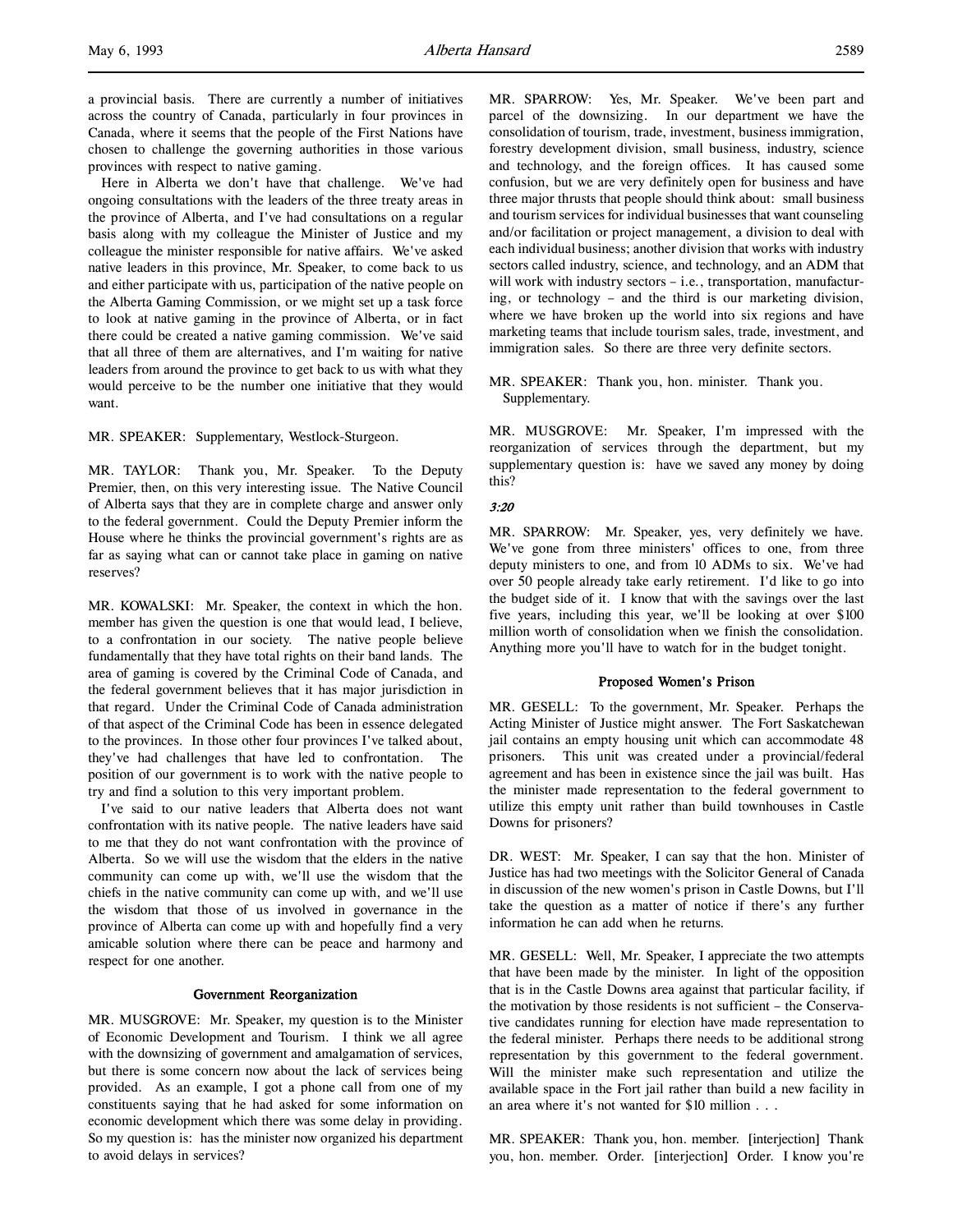a very keen student of Beauchesne. Would you look at the section on supplementary questions? Thank you.

Mr. Minister.

DR. WEST: Yes, Mr. Speaker. Again I'll take it as a matter of notice for the hon. Minister of Justice.

MR. SPEAKER: Vegreville.

## Hospital Utilization

MR. FOX: Thank you, Mr. Speaker. Some time ago the government developed a set of guidelines with respect to single point of entry to ensure that when long-term care beds became available, they would be filled by seniors most in need. I would submit to the hon. minister that based on the experience in my own constituency, these guidelines create a lot of problems for administrators and people on staff in the region who try and implement the guidelines but more particularly for patients and their families, who often see a loved one moved 40, 50, 60 miles away from family, friends, and the communities they helped to build only to find that a bed right next door comes available a day or two later. I would ask the hon. Minister of Health what active review her department is doing to ensure that the guidelines are being changed in ways that make them more sensitive not just to the physical needs of the people who built this province but to the emotional needs as well.

MRS. McCLELLAN: Well, Mr. Speaker, certainly the issue of long-term care facilities and availability of spaces is one of concern to us. We have indeed a need in a number of communities in this province for more long-term care accommodation, and certainly through the home care program we've been able to respond and keep people in their homes longer.

The guidelines that centre around the single point of entry, which was a recommendation from a very extensive consultation process that culminated in a report given by the hon. Member for Calgary-Glenmore, suggested the single point of entry as the best way to ensure co-ordination, consultation, and collaboration in this issue. However, as with any program that is new, it needs to be consistently assessed, and we are doing that and looking at ways it can better meet the needs of our elderly.

MR. SPEAKER: Supplementary, Vegreville.

MR. FOX: Thank you, Mr. Speaker. Experience, common sense, and even the Mirosh report recommendations indicate that there is a chronic shortage of long-term care beds in certain regions of the province, the northeastern part for example. Addressing those problems would address the concern I expressed. I wonder if the minister will tell us now which facilities in northeastern Alberta, be they in Vegreville, Lamont, Tofield, or wherever, will have the need for additional long-term care beds addressed by this government in the near future.

MRS. McCLELLAN: Well, Mr. Speaker, I'm working with the communities and with our long-term care committees on that very issue, and it is certainly our desire to meet the needs of our residents in the best way for the residents. I can't give the hon. member the information he would like today but can only assure him that we are working very closely with those communities to look after those long-term needs.

## Speaker's Ruling **Petitions**

MR. SPEAKER: Earlier today the Member for Edmonton-Whitemud requested that his petition be read. That petition will not be read because it is out of order.

Might we revert to the introduction of guests?

HON. MEMBERS: Agreed.

MR. SPEAKER: Opposed? Carried. Thank you.

# head: Introduction of Special Guests

(reversion)

MR. SPEAKER: First, the Minister of Environmental Protection, followed by the Minister of Transportation and Utilities.

MR. EVANS: Thanks very much, Mr. Speaker. I'm just delighted today to introduce to you and through you to members of the Assembly 45 young Albertans who are seated in both the public and the members' galleries. These young people are visiting Edmonton this week to take part in the Forum for Young Albertans. Throughout the week the students learn about the different aspects of the Legislative Assembly along with the workings of municipal government and the judiciary. I had the opportunity to participate in an environmental forum with these young people on Wednesday morning, and I know a number of other hon. members in the House have also had an opportunity to meet with the students during the various debates and panels. It's always a pleasure to meet with them and to listen to their concerns. I would certainly like to ask all of the Members of the Legislative Assembly to join with me once we have the young people rise in the galleries to welcome them to the Assembly and to Edmonton.

MR. TRYNCHY: Mr. Speaker, we're fortunate today to have 70-some visitors with us from Whitecourt. They comprise grade 6 students from the Percy Baxter school with their teachers, some parents, and their bus driver. They're seated, I believe, in both galleries. I'd like to have them stand and receive the warm welcome of the Assembly.

# Point of Order

## Questions to Chairman of a Government Committee

MR. TAYLOR: A point of order, Mr. Speaker.

MR. SPEAKER: Thank you. Westlock-Sturgeon.

MR. TAYLOR: Mr. Speaker, earlier in question period one of the Liberal caucus asked for permission to talk to the chairman of a committee put together by the government. Under section 405, if I may read, Mr. Speaker, it says:

Questions may be asked of private Members only under strict limitations. Virtually the only question possible would refer to a committee of which the Member is the Chairman.

Now, Mr. Speaker, a couple of years ago we had this fight with you on whether we could address questions to chairmen in the House, and we thought we'd won it. Unfortunately, it's apparently resurrected itself, and you are now using, I gather, the excuse that some chairmen are peripatetic and they move around. For instance, the chairman of Public Accounts is always on this side of the House. So unless a chairman resigns – and we've had no notification of resignation – he is the chairman of the committee no matter where he sits. We can't address a committee. It's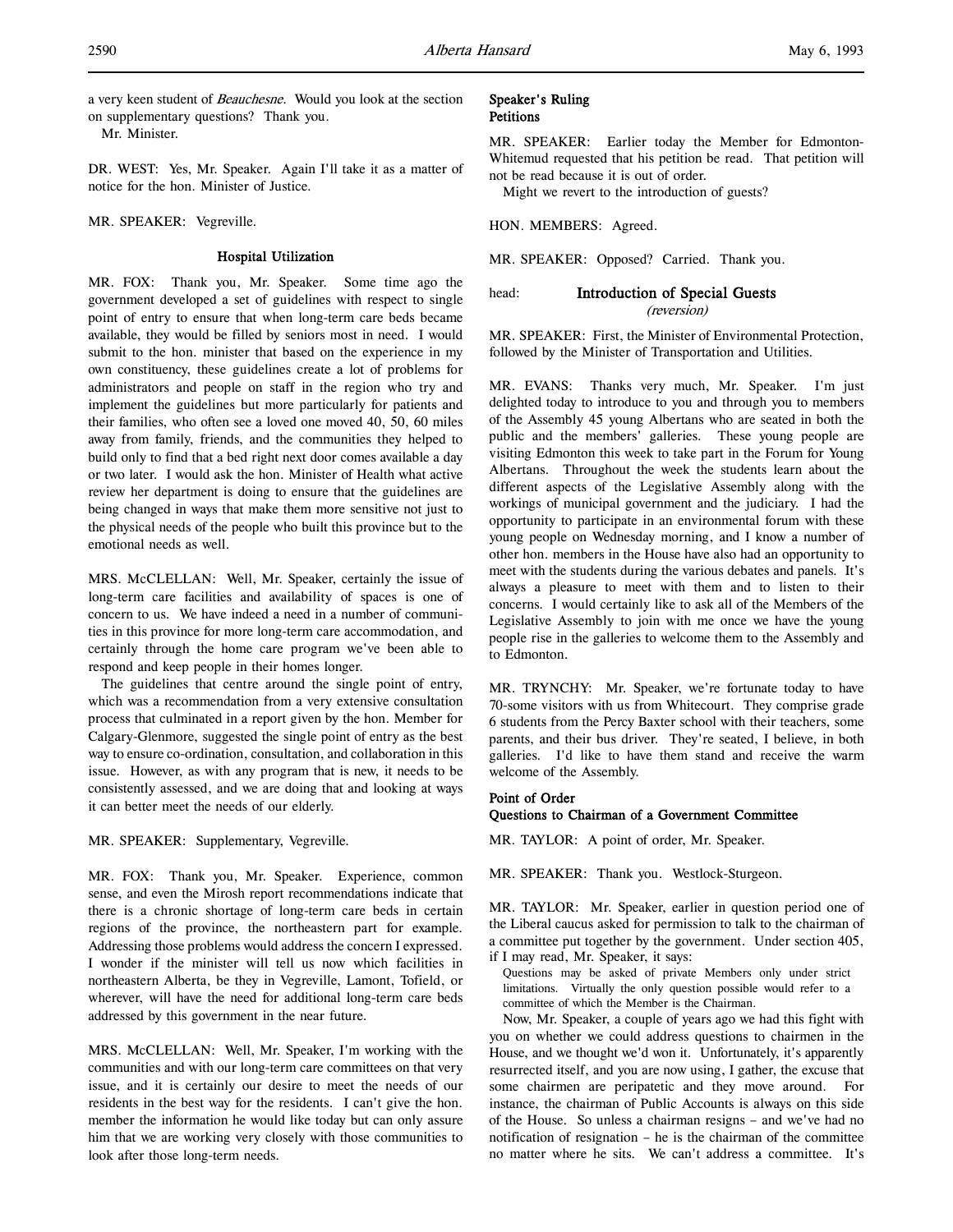l,

always addressed to some member. Some member is the chairman.

I don't know what carried on; you'll have to examine the Blues. I was able, Mr. Speaker, even with the defective equipment you supply me with, to hear the Premier say: oh, there's where he is. So I'd like you to review why we were not allowed to ask a chairman of a committee a question about the committee.

#### 3:30

MR. KOWALSKI: Mr. Speaker, it's always a wonderful day and it's always a wonderful opportunity when one gets involved in a debate with the Member for Westlock-Sturgeon. He always brings a very unique approach to the question at hand, but unique is not necessarily right or equated with anything that is right. In this case presumably 405 of Beauchesne would be helpful. It would seem to me that when the word "chairman" is identified in Beauchesne, which refers to parliamentary rules and forms, the word "chairman" surely must apply to the chairman of a committee that is appointed by the Legislative Assembly. In this case the committee in question has nothing to do with the Legislative Assembly and is very much in question in terms of the recent events of the last several days, if the committee is in fact even in existence.

I hope, Mr. Speaker, that this is helpful to you, and certainly if it is not, well, then I'm sure we'll just continue the debate with my old friend from Westlock-Sturgeon.

MR. SPEAKER: The Chair is well aware of the fact that the Member for Westlock-Sturgeon is indeed playing parliamentary games. The *Beauchesne* references do indeed refer to a chairman of a committee of the Legislature, not a chairman of a reasonably minor committee of the government, and that's the reason why the member was not allowed to respond to the question.

### head: **Orders of the Day**

head: Written Questions

MR. DAY: Mr. Speaker, I move that the written questions on today's Order Paper do stand and retain their places.

[Motion carried]

#### head: Motions for Returns

MR. DAY: Mr. Speaker, I move that the motions for returns on today's Order Paper do stand and retain their places.

MR. SPEAKER: Having heard the motion, those in favour, please say aye.

SOME HON. MEMBERS: Aye.

MR. SPEAKER: Opposed, please say no.

SOME HON. MEMBERS: No.

MR. SPEAKER: The matter carries.

[Several members rose calling for a division. The division bell was rung]

#### 3:40

[Eight minutes having elapsed, the Assembly divided]

| For the motion:     |              |               |
|---------------------|--------------|---------------|
| Adair               | Horsman      | Orman         |
| Ady                 | Hyland       | Paszkowski    |
| Anderson            | Isley        | Payne         |
| <b>Black</b>        | Johnston     | Rostad        |
| Bogle               | Klein        | Schumacher    |
| <b>Bradley</b>      | Kowalski     | Shrake        |
| Calahasen           | Laing, B.    | Sparrow       |
| Cardinal            | Lund         | Tannas        |
| Cherry              | Main         | Thurber       |
| Clegg               | McClellan    | Trynchy       |
| Day                 | McFarland    | Weiss         |
| Elzinga             | Mirosh       | West          |
| Evans               | Moore        | Woloshyn      |
| Fjordbotten         | Musgrove     | Zarusky       |
| Gogo                | Oldring      |               |
| Against the motion: |              |               |
| <b>Barrett</b>      | Gesell       | McInnis       |
| <b>Bruseker</b>     | Gibeault     | Mitchell      |
| Chivers             | Hawkesworth  | Miolsness     |
| Decore              | <b>Hewes</b> | Pashak        |
| Dickson             | Laing, M.    | Sigurdson     |
| Doyle               | MacDonald    | Taylor        |
| Fox                 | McEachern    | Wickman       |
| Gagnon              |              |               |
| Totals:             | For $-44$    | Against $-22$ |

[Motion carried]

## head: Motions Other than Government Motions

### Health Care Billing

241. Moved by Mr. Thurber:

Be it resolved that the Legislative Assembly urge the government to adopt a policy whereby any health care facility or health care provider that bills for payment to Alberta Health on behalf of a client or patient be required to provide a copy of such billing directly to that client or patient.

MR. THURBER: Thank you, Mr. Speaker. I rise to bring forward Motion 241. While it's very simple in structure, it's a very important motion to do with the health care system in Alberta. I hope that this whole Legislative Assembly can find it in their hearts to support this, because I think it's very important.

[Mr. Deputy Speaker in the Chair]

You will find very few Albertans who will argue that our health system is not the envy of the world. We're constantly used as the standard for comparison for other countries, and I believe we all achieve a certain amount of satisfaction from that. Our citizens in Alberta benefit from cutting-edge technology, miracle drugs, and most importantly competent and caring medical professionals. Unfortunately, we cannot continue to support the system we have come to rely and depend upon. We are in a new economic era, one which emphasizes fiscal restraint and responsibility. We have all felt the pinch, and our health care system cannot be an exception. It is interesting to note, however, that it is not simply rising costs, inflation, or population that have created this predicament. In fact, overall prices have only risen by 5.5 percent and our population only by 1 percent. Our problem stems from the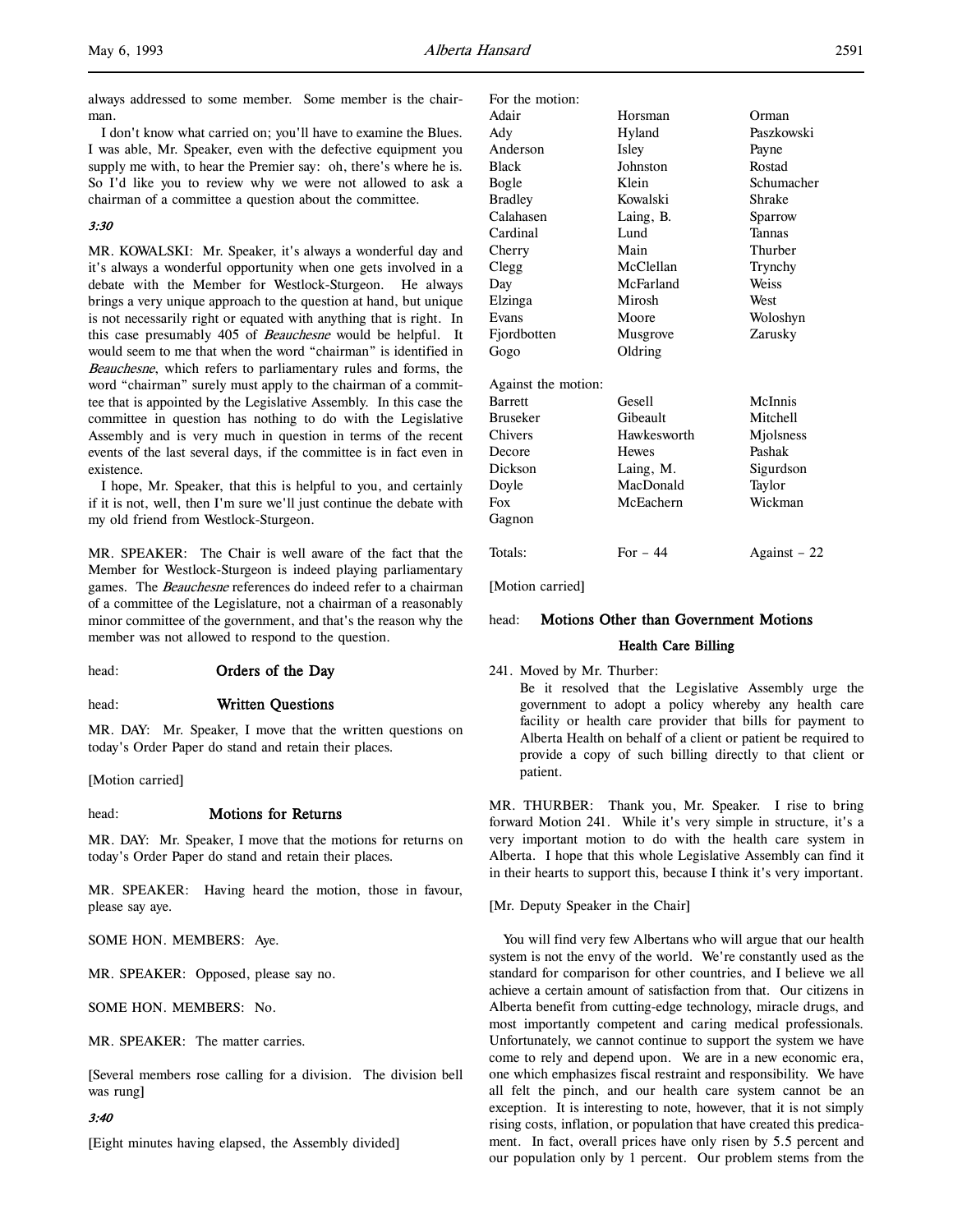fact that health care spending over the past 12 years has risen on an average of 15 percent per year.

So the question becomes: what are the primary reasons for this increase in health expenditures? What has happened so that our budget for Health has gone from 20 percent of the total in 1980 to nearly 30 percent in 1992, a 12-year period? We can point our fingers at the federal government, Mr. Speaker, and state that federal transfer payments have been dramatically reduced and that impacts on the problem. This would be correct. In fact, in 1979- 1980 alone the federal government reduced its contribution through the EPF by 20 percent. That was in one hit alone. You can also say that provincial revenues have fallen over the years and all we need is a return to \$30 a barrel oil prices to fix our problems. That again would be illusionary and wishful thinking.

However, rather than pointing fingers, I think we would be better served by looking at a problem we can address: the use of the system by Albertans. Alberta Health's financial expenditures were \$3.9 billion for the '91-92 year, and out of this total over \$900 million went to provide funding for basic health services. In '90-91 this figure was \$853 million. This represents a \$50 million increase over the span of one year, but, Mr. Speaker, this was not simply a one-time occurrence. From '89-90 to '90-91 we witnessed an increase of 6.5 percent, and the year before it was over 10 percent, and it goes on and on and on.

There are numerous other indicators that the use of our system has increased dramatically over the years. Each year more and more Albertans are covered under the Alberta health care insurance plan. In fact, over the past three or four years we have added more than 170,000 people to the plan, and there's no reason to expect that this will not continue. We have also witnessed an increase in the average expenditure per person for basic health services. It rose 8.5 percent in '89-90 and 4.8 percent in '90-91. Essentially, Alberta's patients are costing the system more and more per person, and one has to wonder at what point this will stop.

There are no instant solutions, Mr. Speaker. Cutting ruthlessly, reducing access to care, and closing down much-needed facilities in rural or urban Alberta are not the answer. What we need to do is educate. We need to tell Albertans that their actions do indeed have repercussions or reactions, that we are responsible and accountable. I am not alone in this assertion. In fact, this is the same conclusion that the Premier's Commission on Future Health Care for Albertans arrived at. The Rainbow Report reaffirmed our belief that people are the key to our health care system. The messages received by the commission centred on the idea that Albertans are willing to accept greater responsibility and that we as individuals want more control over our health care decisions.

I believe, Mr. Speaker, that The Rainbow Report put it best when it stated:

People, when armed with resources and knowledge, can control and be responsible for personal and family health and health care decisions.

That is exactly what this motion tries to do. Most people do not fully understand what a visit costs the taxpayer. They hear stories regarding the financial state of our health care system, but I don't think it has hit home yet that it is our decisions and choices as health consumers that have the greatest impact.

## 3:50

Mr. Speaker, by requiring that health care practitioners provide a copy of the bill to the patient, we are informing and educating consumers. You don't go to the grocery store and put items into the cart regardless of price. You shop and compare and decide if the purchase is really worth the money. Why can't we apply the

same principle to health care? It makes common sense, and it should be done.

I believe it is for this reason that The Rainbow Report made recommendation 4.2:

That information on the costs of services rendered by practitioners, institutions or government agencies be provided to individuals.

The report goes on to say that

we must ensure that we possess a level of knowledge sufficient to allow us to use the health care system wisely and responsibly.

Motion 241 can be viewed as a response to that recommendation. It is interesting to note that while the commission was touring

the province of Alberta and soliciting the views of Albertans, it became clear that there was very little knowledge at the consumer level regarding the actual costs of health care. This was in direct contrast to the knowledge of costs and services that we pay for directly in other sectors. I believe the key word here is "direct." It seems that health services, even though they constitute one of the greater expenses in our province, are not subject to the same scrutiny as other items that we buy. This is a curious double standard, and I think this motion before us would address that shortcoming.

The Rainbow Report came to a similar conclusion, and I think it is beneficial to quote from the final report, which says:

It would appear the Alberta Health Care Insurance Plan acts as a shield against the reality of how expensive medical and hospital services are, and that the majority of the funds come, not from premiums, but from taxes. With more detailed information, consumers might be more [careful] in their use of services and less demanding on the system.

When we listen to this statement, we must keep in mind the source of these words. These suggestions and ideas came from Albertans in a number of forums all around this province; they're not from a professor living in an ivory tower.

It becomes even more apparent that I am not alone in advocating this idea when you consider a statement made by the Alberta Society of the Friends of Medicare. They believe and have stated that it is a responsibility of citizens to have an understanding of the funds that are being spent on our behalf. The Friends of Medicare see a need for Albertans being provided with statements on their individual health care costs and being required to sign acknowledgements of services as a control and education measure.

I would also like to mention that Alberta is not the only province that has played with the concept of cost-awareness programs. A hospital in Toronto was the subject of a pilot program in the past little while. Patients were provided with a copy of their bill in order to give them a better understanding of the costs associated with a hospital stay. It seems that Ontario has had a similar problem regarding awareness of health costs, and they are taking steps to address this, as we should.

I think one of the greatest and most common misconceptions is that health services are free or that premiums go a long way in covering the costs. In fact, Mr. Speaker, premiums only raised about 27 percent of the \$1 billion expenditure for health care insurance. In essence, this means that health care is a social program that is funded by the taxpayers such as you and I.

The Rainbow Report went on and it made this clear when it calculated that a family earning \$50,000 a year paid an estimated \$2,000 in health care premiums through taxes. If we keep this in mind every time we visit the doctor and each time we look at the bill we receive from our physician, I believe many of us would think twice about the care we are receiving. I'm not inferring that all Albertans abuse the health care system. It is just that we have become accustomed to visiting the doctor without having to consider the consequences. We've been buying blind for far too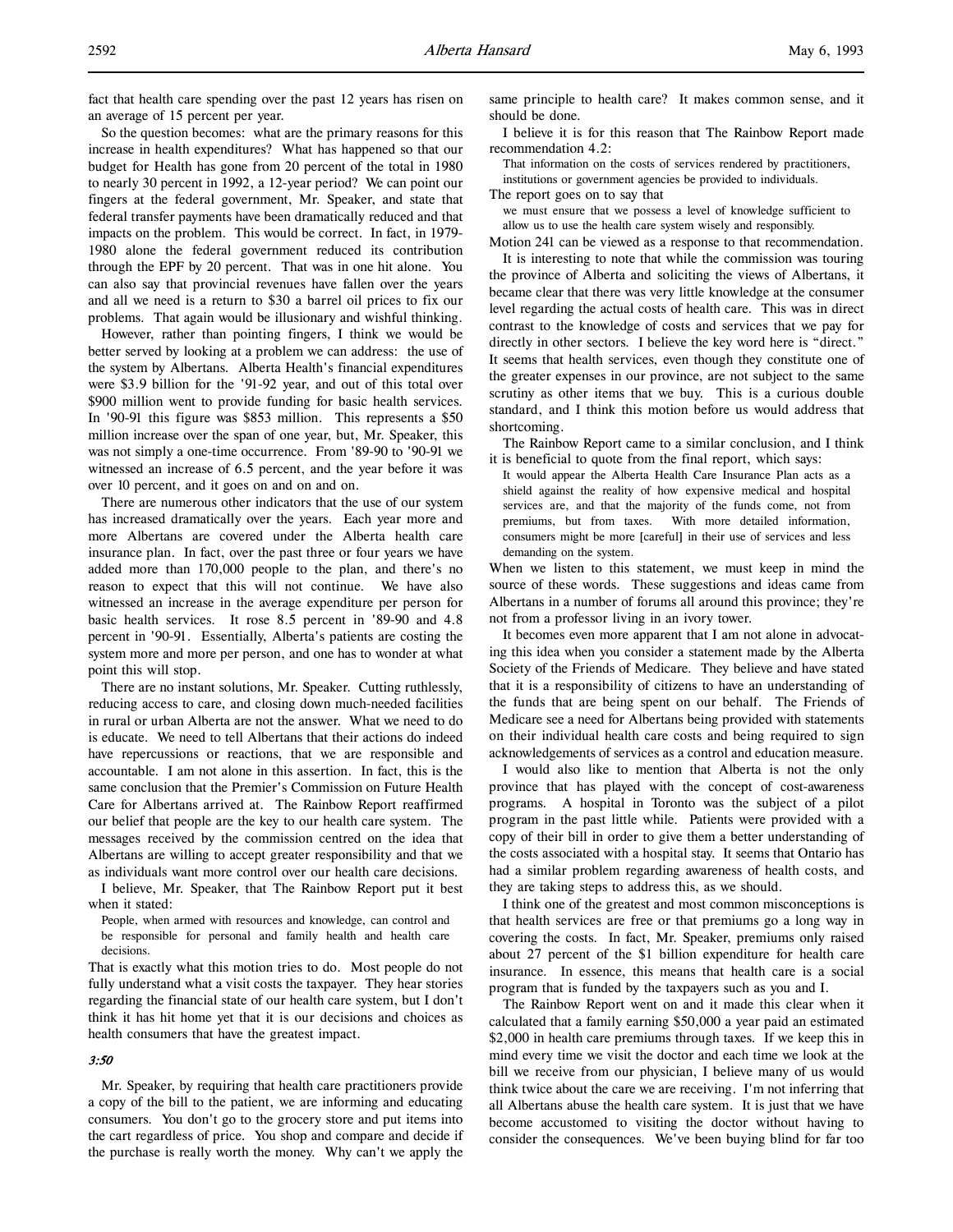This isn't just a view of myself, Mr. Speaker. This is even the view of hundreds of doctors in a survey conducted in April for the Harvard School of Public Health. In that study Canadian physicians said that overuse of services by patients was their biggest problem, ranking far ahead of access to special services and facilities.

The issue of overuse was also recently investigated by Dr. Howard Platt who published his findings in the Alberta Doctors' Digest, an Alberta Medical Association publication which goes out to 4,000 doctors in this province. Dr. Platt's findings showed that in one particular area of southern Alberta 44 percent of the children under the age of 10 were taken to their doctors for common colds. When one considers that it costs Alberta Health about \$25 a patient per visit for colds, this translates into a considerable expenditure. In fact, Dr. Platt's findings showed that during the fall and winter Alberta doctors billed for more than \$6 million for visits relating to colds. When most of us were growing up in rural Alberta, it was always a saying there that if you had a cold and went to the doctor and had it treated, it would go away in seven days. If you didn't treat it, it would go away in one week. I think this has a lot of merit when you're talking about \$6 million.

I find some of these facts somewhat alarming, but where do you put the blame, Mr. Speaker? It's not the fault of the doctors who are simply treating those people who walk through the door. Rather, the onus should be on the individuals who use the service; make them responsible. Perhaps one of the reasons for the frequency of visits is that many are unaware of what they are costing the system. I believe awareness could go a long way to remedying this problem, and that's my intent with this motion.

I realize that having a doctor provide a copy of the billing to the patient may not be a welcome intrusion into his or her practice. I understand that some would view this as needless paperwork or something that increases overhead expenses. I don't discount those concerns. However, I believe it would be a small sacrifice on behalf of our health care practitioners to promote greater awareness of health care costs in Alberta.

I sincerely hope that our province will continue to be able to provide the level of service that it has in the past, but if we continue to spend the \$11 million a day that we are spending right now, I doubt that this will be possible. I think awareness of the cost of this system has to be available to the public, and it will go a great way in solving some of this. We have to act now to increase the level of awareness regarding the cost of health care in Alberta. This will be a combined effort. We have a budget coming down here tonight where we're all going to have to tighten up, and we need to make people aware of what the taxpayers are paying on their behalf. We all have a role to play in getting our health spending under control: doctors, patients, and those of us who sit in this Legislature.

It is for this reason that I ask for your support for Motion 241, Mr. Speaker, and I urge all members to support this.

MR. DEPUTY SPEAKER: The hon. Member for Edmonton-Highlands.

MS BARRETT: Thank you, Mr. Speaker. This is an intriguing motion. While it's flawed in its specifics, it deals with an important concept in its principle, and that is the concept of accountability. It wasn't so long ago, actually, that the Alberta health care insurance system would send to all members of the Alberta health care plan a statement every six months which itemized each visit to a physician or whoever it is that is allowed to bill the health care system. It isn't always specifically physicians. It would spell out the day on which the visit happened, the nature of the service, and the amount that the health care insurance system was billed. The purpose was twofold. One was to let health care consumers know what their cost to the system was, and the other was an accountability. If you didn't see a physician on a certain date, you'd be able to phone up and say: "Uh, uh. That's an incorrect billing. I didn't see a physician on such and such a date."

## 4:00

Now, that system was abandoned I think because the health care minister said that it was costing too much to do that. That's too bad. What the member is proposing in his motion is going to cost as well; it is. Whether it's costing the hospital, the health clinic, the physician, the chiropractor, someone's going to have to pick up that cost.

So let's deal with the problem that the motion attempts to address: patient abuse. We know that it's not common; it's estimated to be under 3 percent. Just like the abuse of the social services system, it's hard to pin down. I want to ask you: who abuses the system? Not to put too fine a point on it: people who think that they're sick when they aren't abuse the system, but they themselves have an illness called hypochondria which needs to be treated. The other people who abuse the system are health care professionals – physicians, chiropractors, what have you – who call you back unnecessarily. I as the health care spokesperson for the New Democrat caucus for the last couple of years have encountered many, many people who tell me that if the doc hadn't called them back, they wouldn't have gone back. I think that's really important.

When I go to see my doctor – the best doctor in the world, by the way – I show her whatever the problem is. She tells me how she thinks she can fix it, and I say: "Fine. If I figure it's fixed to the point where I'm returned to my state of health prior to the problem having developed, I won't phone you." That's the deal. Brenda doesn't call me, and I don't call her. There is no automatic callback. I think my doctor is very honourable.

I can also tell you that I have dealt with doctors in the past – not for very long, though; I've only had two physicians the whole time I've been an adult – who've said, "I want you to come back," and I thought: Uh uh, that's a rip-off; I'm not going for that. I've been in the health care insurance plan for I think 23 years – yeah, 23 years – and in all that time I had one doctor for 10 years and another doctor for 10 years and in the interim years saw a couple that I didn't like because they wanted to call me back when I thought it was unnecessary.

So I don't think we should just blame the users of the system. I think that we need to look at a bunch of recommendations, some of which emanated from the Hyndman report, a lot of which emanated from the New Democrat caucus, to take a much larger approach to reconstructing our health care system. I think we could save a lot of money right now, right off the top – well, I know we could – by converting small, underutilized rural hospitals into multi-use health care facilities. I know that we can save a lot of money by sponsoring regionalization of hospital and health care service delivery. I know that we can save a lot of money if in rural areas – now, I do mean areas and not specific towns – we can have roving services delivered by health care professionals. I know that we can save a lot of money by sponsoring more and more home care. I know that we can save money by telling the feds that their brand-name drug legislation is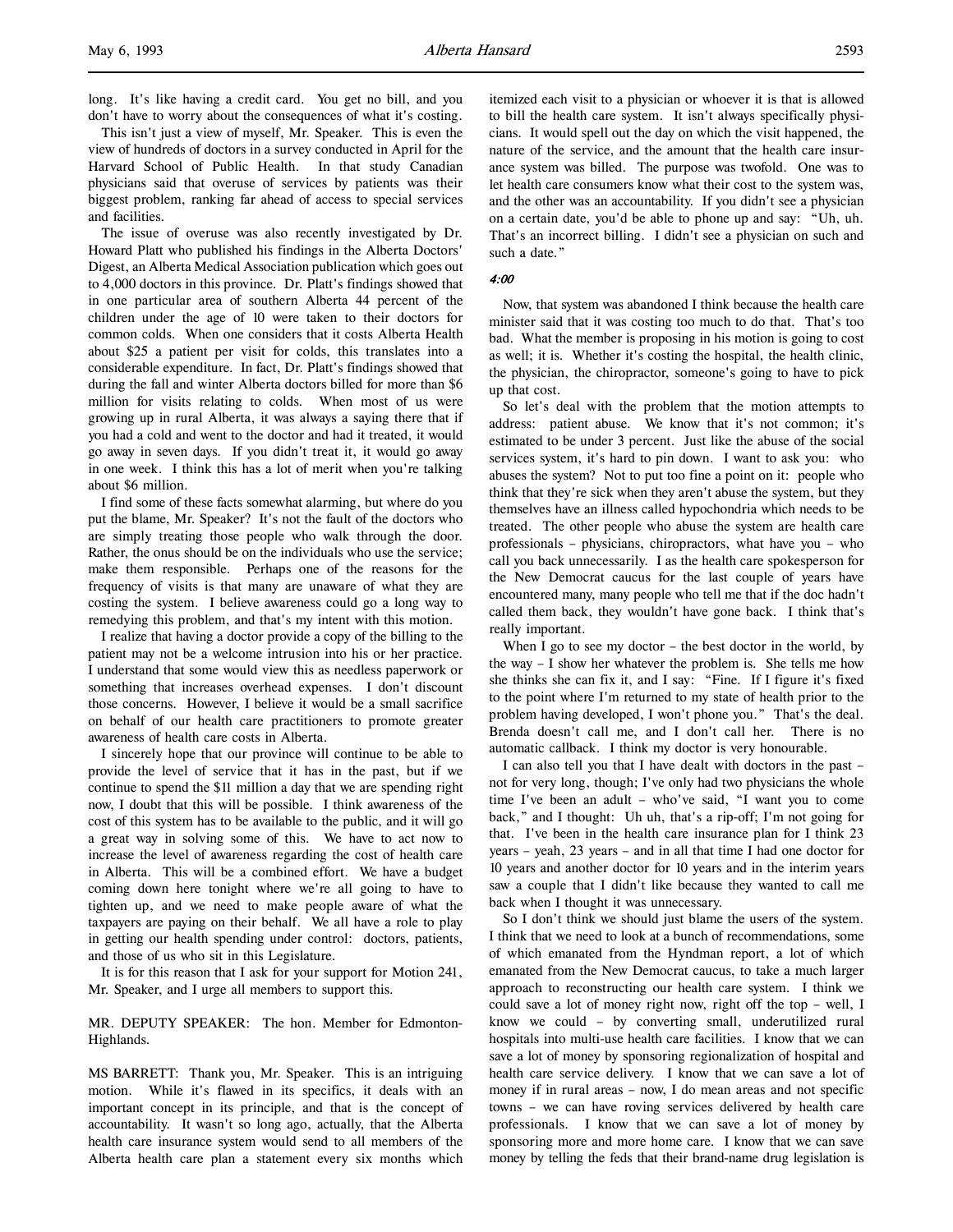If we took a comprehensive approach, which was suggested by the Hyndman commission, we stand to save 10, 15, 20 percent off the bill. I think we can save a lot more money by doing that than by asking every individual health care provider who currently has the ability to bill the system on a fee-for-service basis to provide a copy of the bill to the client. I'm afraid that some clients might start to feel guilty.

I'll give you a perfect example, Mr. Speaker. I didn't use to talk about it in this Assembly; I don't think I did anyway. But I will now. For a year in my life I was a daily visitor to the Cross cancer hospital. Every single day my life consisted of – I'm not sure in which order – eating, sleeping, throwing up, and getting radiotherapy. It was not a fun time. Now, if every day the miracle man who saved my life had handed me a bill, I would have felt guilty. I would have felt like: "Well, no, I shouldn't be here. It's costing Alberta health care a lot of money because I have to go and have this radiotherapy, I have to have blood tests every day." They have to almost kill you to save you when you get to a certain point in a cancer diagnosis, which is where I was at. I would have felt really guilty.

I'll bet you the former transportation minister would have felt bad, as well, to mention one. There are a whole number of people in here who have had to use the system for quite a while. You know, when you've got a serious illness, the last thing in the world you need is to start feeling guilty because you're costing the system. What you need is reinforcement. You need hope, because when you're told you're going to die, there's only one thing ultimately, despite the Dr. McGowans of the world – and they're pretty wonderful – you've got to believe that you can live; you've got to have hope that you can live. If somebody's handing you a bill every day saying that it costs 50 bucks to give you the radiotherapy and 10 bucks to do your blood test today, and you do this for a year – I mean, I didn't ask for Hodgkin's disease. You know, it happens. It's happening to Mario Lemieux. It happens for no apparent reason. Well, actually there is an apparent reason: it's assumed nowadays that it's the result of what used to be considered a self-limiting cancer, which is – oh, Lord, I can't remember the name of it anyway.

You want people to start losing hope? Well, I'll tell you, the fastest way for them to lose hope is to start handing them a bill everyday. If they lose hope, they lose their productivity: they don't come back into society to work. I don't want to say any names, but you know the member that I'm looking at right now. I mean, I'm sure that hope was a really important factor in his survival. It certainly was in mine. We're back working because of that hope. We're back working and contributing to society and paying taxes, lot's of them, because we had hope and because the medical system was there to serve us and to make sure that we got back on our feet. That's how it works for most people. So I would not want to see a deterrent that would affect people that were and are in my situation or anybody else.

Now, if there are people who are going to the doctor for a cold, I can tell the member sponsoring this motion that there are other ways to deal with this issue. One is a public education campaign. The Alberta Medical Association is about to launch its latest in the campaign. I'm being visited in a few weeks by the AMA and by the College of Physicians and Surgeons. You know, they're the ones that are actively taking part in helping correct what's wrong with our medicare system. Government isn't doing anything, as far as I can see, except for allowing two-tiered medicare, getting us on the slippery slope of privatized medicare.

Now, if you want to save money, there are lots of ways of doing it, and you don't have to be unfair in the way that you do it. Let me give you an example. We currently have magnetic resonance imaging equipment in Alberta. Some is owned by the public health care system, a couple of major hospitals, and now a couple are owned by private, for-profit interests. Now, I say to you, as I said today in question period: you think that this competition may be healthy; I say it's not. It wouldn't be allowed in some other provinces, and I'll tell you why: because the people who have got the \$800 or a thousand dollars to go to the private MRI lab to have their diagnosis done are then going to walk back to the public system and say: "I've got my diagnosis. I've got X, Y, or Z problem. Get me into the hospital, doctor. I need to get it fixed." Meanwhile, the person who waited for the public health care system MRI has to wait several weeks longer, gets diagnosed several weeks later, and doesn't get back to their doc as fast as the person who had the 800 or thousand bucks. Well, guess what? Their ability to get into the hospital to have their problem corrected is going to be delayed by that much. That's not fair. That's not right.

If you want to correct the health care system, look at the New Democrat policies – that's all you have to do – and implement them.

I should say, Mr. Speaker, in closing, that when we form the government, that is exactly what we are going to do.

Ta ta.

MR. DEPUTY SPEAKER: The hon. Member for Edmonton-Gold Bar.

#### 4:10

MRS. HEWES: Thank you, Mr. Speaker. This motion that we have before us today is, as I see it, a repeat of one that was introduced in 1991 by the Member for Dunvegan. It seems as though we're simply rehashing old material here. I'm of the view that health care costs can and will be contained, but this is not the way. I can't support this motion. I think our health care institutions and our many programs, private and nonprofit, are being very creative in finding new networks and developing outreach programs. Unfortunately they're not being rewarded yet for the kinds of activities that they are performing.

Mr. Speaker, I wish the Member for Drayton Valley had been clearer in telling us what his objective is in bringing the motion forward at this time. I'm not sure what it is he hopes to achieve. Is it to stop the use of the health care system? He's spoken of overuse, but is it to stop just general use? Is it to save money? Is it to educate people on the costs, and if so, why? So they have a better understanding? Well, that's fine, but what's the outcome from that? I don't know, having listened to it, whether the member really believes that the exercise would curb the demands on the health care system, and I'm not sure that he has any information about so-called abuse of the system in any event. He certainly didn't speak to that. There's little evidence that tells us what, if any, the abuse is. I don't know whether the member has any data from studies that show that people who are made aware of their health care costs would subsequently cut back on seeking treatment. I certainly know of none; in fact, on the contrary.

Mr. Speaker, I'd ask members to think about what occurs – and the Member for Edmonton-Highlands has spoken of this – when people who have persistent chronic illnesses are able to stay at work and stay supportive of their families and stay paying taxes because they are able to access health care. What about disabled people in the same position? People with large families, a lot of children? Children, you know, grow up; their health care demands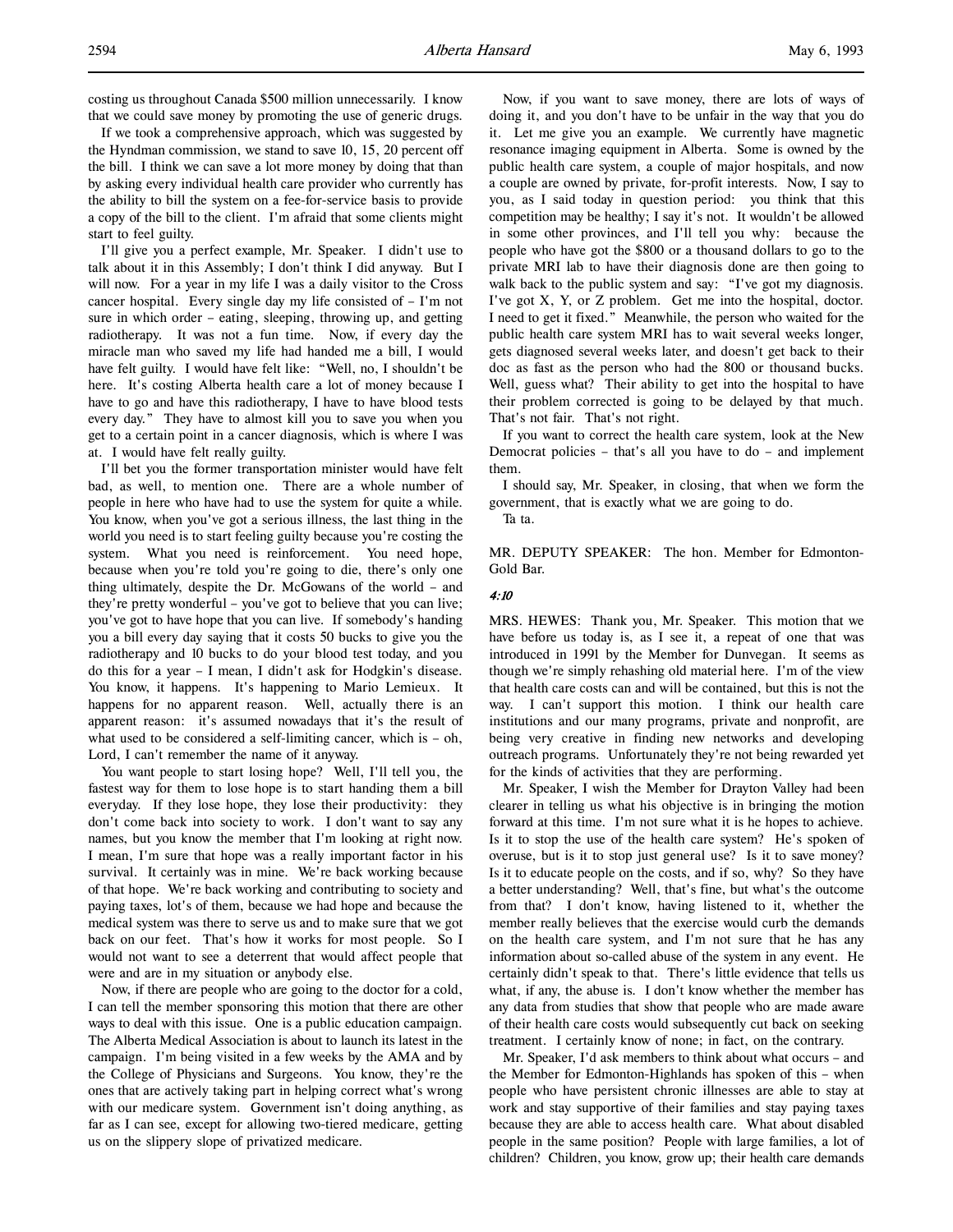l,

diminish as they get older. What about people who are made, by this kind of a move, to feel threatened and would not access the health care system, thereby leaving it too late and then costing us far more? The member didn't seem to take any of those things into consideration, and I ask once again: what evidence is there that this would work?

Some years ago, I'm aware, Mr. Speaker, of a number of experiments. A number of doctors in clinics in Red Deer attempted to do just this as part of a pilot project of the department, and it was called: the bill you don't see. Now, results from that study show that most of the doctors pulled out before the project was finished. All they achieved was to create extra work for the janitorial service, because they had to pick up all the receipts off the floor. They realized very quickly that it wasn't accomplishing anything and was in fact wasting their time. Even the health care insurance division dropped their practice of sending out annual information bills because they found information did nothing to change behaviour. That's the key to this whole notion of this project that the member's suggesting. We have to show success by showing a change in behaviour, and I don't believe there's any evidence that this will occur. A number of years ago, a decade or so ago, the Saskatchewan experiment showed just the reverse. It didn't do anything to change behaviour.

When I first came into this House in 1986, the minister of health, Mr. Marvin Moore, was very concerned about overuse, so he got involved in quite an expensive and sophisticated television program to help people understand how much their health care was costing and therefore hopefully get them to reduce their demands. It didn't work, and he very quickly discontinued the television series because it wasn't having any impact.

Mr. Speaker, I think that there are many Albertans that would like to know what the true cost of their treatment is, and they should be told. In fact, if you call health care insurance, you can find out. This is not a mystery. If you want to know, certainly you can find out. I think a simpler method would be simply to have an 800 number that you can call if you want to know, because I don't find any evidence, any empirical data that tells me that this kind of move would save costs.

I think most Albertans are very responsible folks. The member says that they would think twice. Well, I think most Albertans don't rush to the doctor. I suppose a few among us are hypochondriacs but not too many. The Member for Vegreville isn't a hypochondriac. I don't believe it occurs very often. Not too long ago I was at a meeting with a hospital board, Mr. Speaker, in a smaller centre in Alberta, and someone at the board said something about abuse. There were perhaps 20, 22 people in the room. I said, "Does anybody here know five people that abuse the system?" Nobody knew. This is a hospital board, professionals in the business, and so on. So I said, "Well, does anybody in the room know one person that abuses the system?" One person put his hand up, a doctor, and he said, "I know somebody that's been to the doctor 42 times, and it was unnecessary." I said, "Well, wouldn't you think that the doctor would have told him so?"

So, Mr. Speaker, there are a lot of factors here. It's not as simple as sending out a piece of paper once a month or once a quarter to say, "Here's what you've used up." That's not going to stop me if I've got an emergency. That's not going to stop any one of us if we have an emergency in our family from going and accessing the health care system. We all pay for it. The notion seems to be present that this is the government's money. This is taxpayers' money. I find wherever I go that taxpayers are prepared to pay for a quality, accessible health care system. They're not happy about paying more and getting less, but they're certainly prepared to pay for it, and it's one thing that they want

protected and nourished. They don't want anything that will be intrusive in their access to that system.

Mr. Speaker, what the member's motion sets out to do is, in my view, create another level of paper pushing for health care professionals, and they really have far better things to do. Perhaps the member can tell us if he has some idea of what the project would cost and what, if any, the recovery would be anticipated to be.

I think this motion reflects the government's tired, old belief that it's the consumers that are to blame for the rising costs of care. We all know that the system has grown away from itself. It's grown to be redundant, not because it was so improperly designed in the first place but because it's now out of date and out of step with modern technology. Mr. Speaker, the system has become irrational. I believe Albertans are thoughtful and conscientious citizens and few want to use a health care facility or visit a health care worker unless it's absolutely necessary. In fact, we probably err on the side of waiting too long. Further, I don't think any amount of billing notice is going to prevent someone from seeking help when it's needed, nor do we ever want to become a province that would prevent or discourage people from getting treatment because they have spent, so-called, too much already. That's what I think this motion suggests to us.

Mr. Speaker, I get a little resentful at the government's suggestion that Albertans don't appreciate our system, that we should be more accountable, and that we don't appreciate it because it's not free, that if we knew what it costs . . . Well, my submission is that Albertans do know what health care costs. We pay through the system, through premiums and our taxes, but the government is not providing a free health care system out of generosity.

Mr. Speaker, the Member for Drayton Valley spoke to this motion in 1991, and he suggests that this motion is in keeping with Albertans' requests for information on how their tax dollars are spent. Well, it's curious to me that we want to give Albertans information on how much they're overspending, so to speak, on health care, but we don't want to give them information on how much the government is overspending on NovAtel or Gainers. That information isn't available, but we want to provide them with upfront information on how presumably reckless they are being with the health care system. I think, Mr. Speaker, that we have ample evidence that this kind of thing wouldn't work, doesn't work, hasn't worked. The problem with health care is that it's an irrational system that needs reform. I've spoken to that many times.

## 4:20

I believe, Mr. Speaker, that Albertans – whether they are professional people in the health care system, whether they are boards of institutions, whether they are doctors, the AMA, the college of physicians, consumers, whether they are in small centres, in isolated communities, or in large centres – are already understanding the need for reform. That reform is driven not only by the costs, but it's also driven by the new technology, both medical engineering and drug technology, and by a different understanding of life-style, healthy communities, and healthy workplaces. I just wish the government would stop talking about things of this kind that have been proved not workable and start listening and acting to reinforce what Albertans not just already know but what Albertans are already acting on.

Mr. Speaker, unfortunately, this is not a useful move. This isn't going to ensure healthy people or reduced costs, and I won't support it.

MR. DEPUTY SPEAKER: The hon. Member for Redwater-Andrew.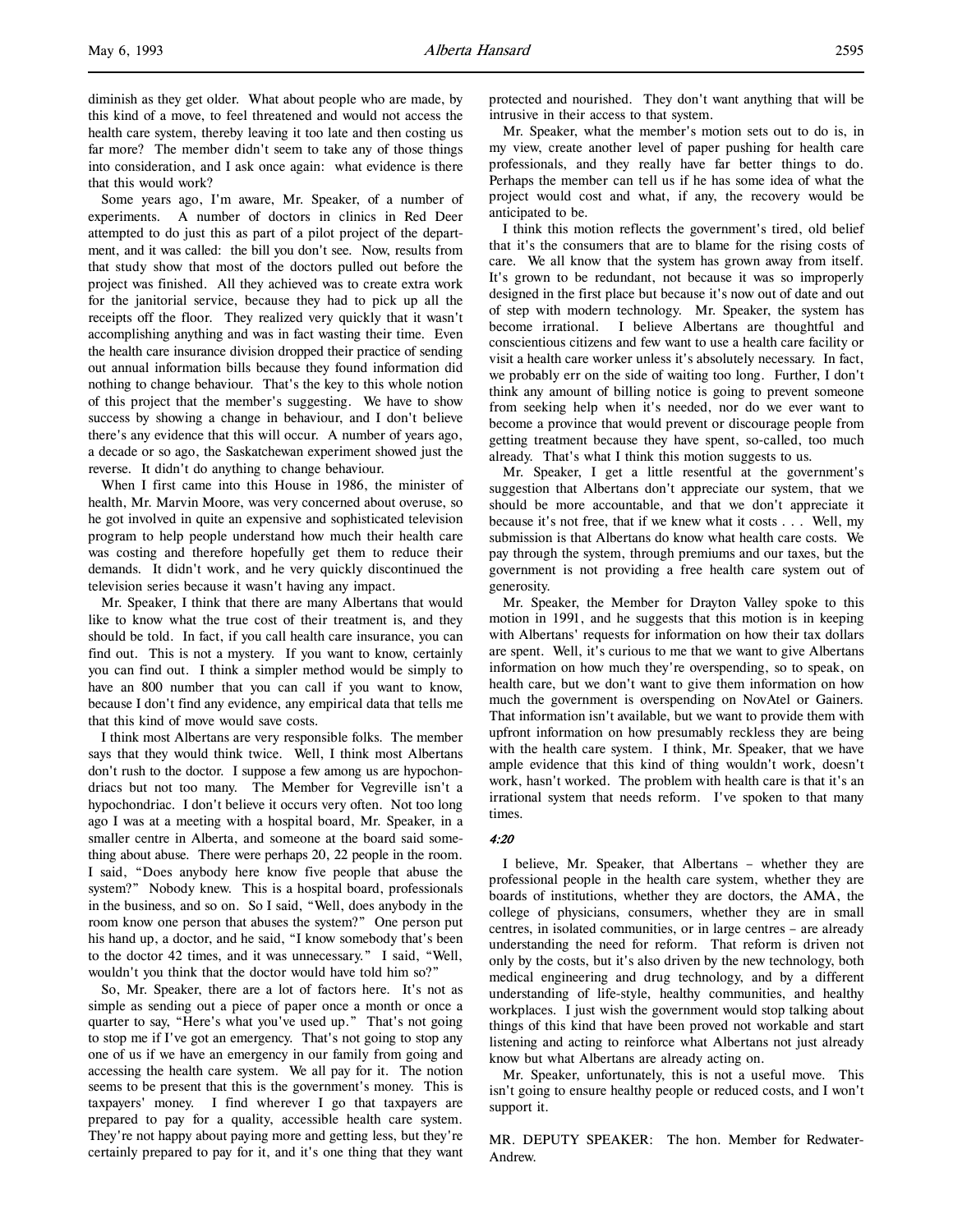MR. ZARUSKY: Well, thank you, Mr. Speaker. I rise to speak on this motion, a good motion, by the hon. Member for Drayton Valley. I think it's very important to know what is being spent on health in this province. We know overall what's being spent, but we certainly don't know the finer details of it. There are many ways in which people can be educated and made aware of what the costs are. Every person is in a different situation when you visit a doctor, a physician, or don't visit him. I tell you that I'm one of the fortunate ones. If I see a doctor once a year, probably that's about all. So if everybody were like me, I guess we wouldn't have any problems at all. But then there are people that need it, and that's got to be appreciated. I certainly am willing to put my share into the system to make sure that health care is there when it's needed. That's what I'm sure most Albertans will agree with.

Mr. Speaker, I guess other members have spoken on it. The hon. Member for Drayton Valley indeed gave a lot of support to this motion of sending something to people and making them aware, educating them on what the total costs are of their visits to a doctor, to a hospital, whether it be an operation or just a normal visit.

It's unfortunate that the members of the opposition have all kinds of different ideas. The hon. Member for Edmonton-Highlands certainly seemed like she was running around all over the place. She agreed to it from the start, that it's a wise thing, but then went on to indicate that when the need gets there, people will get guilty. Well, I don't think people should get guilty when the need is there to get yourself or your family's health looked after. That's not at all what's in this motion. The hon. Member for Edmonton-Highlands certainly went through some probably rough times, and we all agree that we wish her good health and happiness in the future and hope it doesn't occur again. I'm sure she'd like to know what the costs were of those visits or future visits, if they are needed.

Then we've got the hon. Member for Edmonton-Meadowlark.

## AN HON. MEMBER: Gold Bar.

MR. ZARUSKY: Is it? Oh, sorry. Gold Bar. Well, are they close, Meadowlark and Gold Bar?

#### AN HON. MEMBER: Opposite sides of the city.

MR. ZARUSKY: Opposite sides of the city. Well, thank you, member. I will remember that.

Anyways, the Member for Edmonton-Gold Bar, certainly a person that I know would not abuse any system and work for the good of all mankind, indicated that doctors and people in the province certainly can be trusted. At the same time, the Liberals have come up with some great ideas on how to save health care costs and make people aware of how it can be done. I agree with the Member for Drayton Valley that this is just a small way of educating. The Liberals have got their great ideas, and I gather they'd save money on the backs of all rural Albertans and actually make us suffer and shut down all the hospitals in the rinky-dinky towns. That's part of their savings to our health care, begrudging my family and myself health care in my community of Smoky Lake. They'd shut the hospital down there.

This actually would save costs to the health care system: making people aware of the costs of it, whether through a statement, as was sent out in the past. It certainly helped me, anyway, helped my family. We got a printout on how much it cost and how many times we were at a doctor's for a visit, whether it was my wife or my children or others. There were

times, maybe some mistake or some cross reference of records or receipts in the doctor's office, when there might have been a billing on there that actually the person didn't visit, but I'm sure it was just an oversight. This is what people wanted to see: if in fact they did visit, the day, the time, and whatever the case of the visit was. It was appreciated.

#### [Mr. Main in the Chair]

Getting back to some of the needs for this, I've had many of my constituents come up to me and ask for this statement, saying, "Whatever happened to that statement that used to come?" Even senior citizens are saying this. They have come to me and said, "Well, I'd like a printout to see when I went and what the reason was for it and the cost of it, the charge for it." So you can see, Mr. Speaker, that these people want it.

I guess another thing that's been indicated is a thing called a smart card. Every individual has a card with a number on it like Visa and gas cards and many others. Every time you go in there, it's run through a system and you sign it. You know you were there. You get a copy of it. You know the cost at the time, and you know what the visit was about. That's one way of doing it.

There was a strong indication in The Rainbow Report of making people aware of what the costs are and what they're doing. Actually, Mr. Speaker, no matter what you're doing, if something is presumed free – someplace along the way you're paying a premium for this; it doesn't come directly – eventually you take it for granted that it's just there because it's there.

If we're going to have the health care we deserve in this province – and our government certainly supports that all people have access to the best health care in the world, as we've had in the past – we have to get a handle on it. These are some of the things that people are telling us: tell us how much this costs in fine detail; tell us how much the visit to the doctor that I went to yesterday cost. Naturally, there are many times when maybe you have a headache or some other ailment that might feel like it's really bad, but if you wait till the next morning, usually it goes away. If you have to pay for it or know what it in fact does cost . . .

Mr. Speaker, I think there are many reasons for this motion. It's a motion that should be supported by every member in this Legislature. I know that our government and myself strongly support this motion of the hon. Member for Drayton Valley.

Mr. Speaker, in view of the hour I move that we adjourn debate.

MR. ACTING DEPUTY SPEAKER: The Member for Redwater-Andrew has moved the debate be adjourned. Because of Standing Orders 8(3) the motion does not need to be voted on because time has expired. This is a perfect confluence of events.

| head: | Public Bills and Orders Other than |
|-------|------------------------------------|
| head: | Government Bills and Orders        |
| head: | Second Reading                     |
| 4:30  | <b>Bill 221</b>                    |
|       | Government Open Contract Act       |

MR. ACTING DEPUTY SPEAKER: The hon. Member for Calgary-North West.

MR. BRUSEKER: Thank you, Mr. Speaker.

MR. FOX: Question.

MR. BRUSEKER: There's no question this is a great Bill. I agree. Thank you, Member for Vegreville.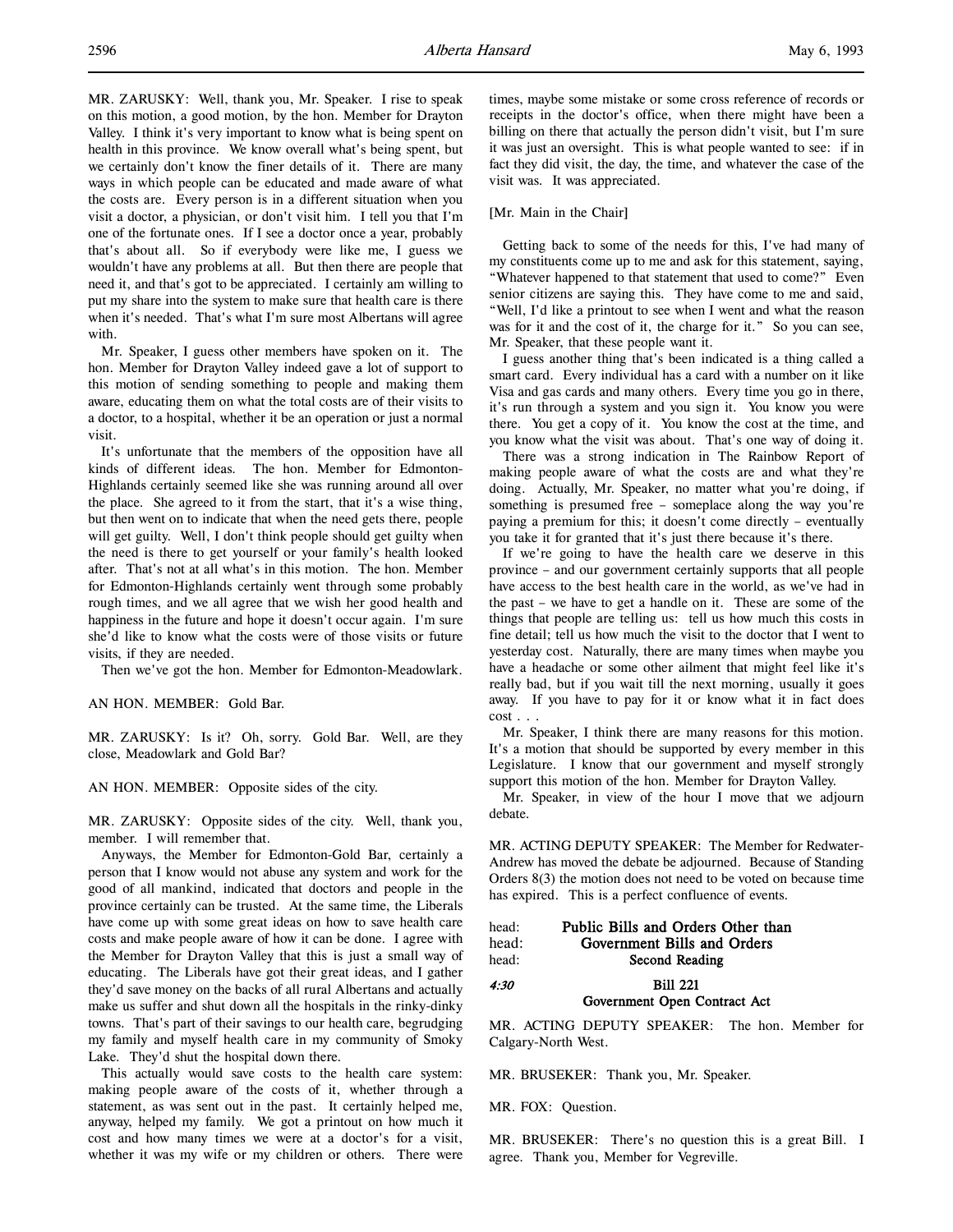Mr. Speaker, the Government Open Contract Act, particularly on the day of the budget, to come down later this evening, I'm sure will be accepted by the government as a means of the government to operate more effectively and efficiently, which of course we hear from all government members is a goal of the government in streamlining costs and reducing our annual deficits and ultimately to tackle the debt.

Mr. Speaker, the Bill is quite short, only a couple of pages long. I'd simply like to go through, first of all, what it is the Bill proposes to do, then secondly, to explain why it is that we want to do this, and then thirdly, to explain some of the reasons that have led to the necessity of this Bill coming forward.

Mr. Speaker, the Bill has five sections to it. The Bill simply says that no contract is going to be finalized before an open contract, an open tendering process has occurred. Advertisements would occur in daily and weekly newspapers across the province, and these bids would then be received by the hon. Minister of Public Works, Supply and Services, who I see hanging on my every word and I'm sure will take every bit of advice to heart for future use in the government.

Mr. Speaker, the figure that is employed in the Bill is \$50,000. Of course, it is difficult for the government to predict whether a contract is going to come in just under or just over, and so the wording has been crafted in such a fashion that it says, "which is or is likely to be of a value of \$50,000 or more." Really, it sets a target, and I'm sure that in most cases when the government proposes to let a contract or call for bids on a contract, the government should have a reasonable idea ahead of time whether it's going to be over or under the \$50,000 mark.

Mr. Speaker, if the negotiations bid with expectations being less than \$50,000 and it goes over that amount, the minister will publish the details of the bids, regardless of the amounts, so the public is aware of the bids that have been received and what has been bid on, whatever the contract is.

Section 2 requires that "the Minister shall publish guidelines for the tendering of contracts" in terms of interested parties being able to contract or negotiate with the Crown and the reasons for his actions. Then, finally, all bids will be published by the Crown; in other words, not just the successful bidder and not just the lowest or the highest, depending upon the way it goes – in this case the highest bid – but the name of each bidder and the amount of the bid so in fact people can see what has been bid on each different contract.

Now, Mr. Speaker, a number of departments do follow some of this process in terms of tendering of contracts. I note with many of the announcements made from the Department of Transportation and Utilities, for example, with respect to road paving contracts, that there's often a statement to the effect that the ABC road company was offered a contract for a certain number of dollars, and the next successful bid was – and then an appropriate figure was given. So although it does happen to a certain extent, it clearly doesn't happen all the time.

Mr. Speaker, what we're proposing here is an open hearing committee system. What we're looking for is obviously some representation from members of the House, an all-party committee, to look at tenders being received and also, of course, senior department officials with the appropriate department that is proposing to let this contract go. The reason for that open committee system – I've partaken of a number of all-party committees – is that when you get all-party committee representation, it does allow for open discussion to occur. The results are not always necessarily what one would like, but at least a discussion occurs equally amongst all members and all members are aware of what's going on. It then also provides the public with the information that is required for them to be able to tender it, in terms of details of the contract, in terms of expertise required, and so forth. Ultimately, of course, when a contract is let to a particular contractor, what ends up happening is that the reasons why a particular contractor has been chosen over others are made clear to the public. In other words, the reason why other tenders were not chosen is made public.

The advantages of that, Mr. Speaker, should be apparent to all members. Patronage and favouritism go out the window. Whether they are in fact in place or not, as the government likes to claim, it eliminates the possibility, because when you have an open contract process as proposed under this Bill, then any patronage and favouritism cannot continue to occur.

It creates certainty for the tenderers in terms of how the contracts are awarded, the idea that there is fairness in the tendering process. Finally, and I think it's perhaps the most important reason, Mr. Speaker, the public – whether it's the public of Alberta, the public of a city or municipality, or the public of the nation – is expecting and demanding accountability from their governments. What this would do, then, by making sure all this occurs – and you'll notice it's right in the title of the Bill, the Government Open, and that's the key word, Contract Act – is that it ensures the information is available to the public. Knowing how the government now has embraced the concept of access to information, I'm sure an open contract process will be equally endearing to their hearts.

Lest I simply dwell on the negative, I think the government has made some positive steps. The WPIN, the western purchasing information network, that has been instituted by the government I think is a good step in the right direction. [some applause] It should be applauded, hon. member; I agree. It's a good step in the right direction. It's a good step because it works to reduce one of the biggest problems, which we've seen many, many times. I'm sure hon. members have seen in the papers before: barriers to interprovincial trade. Well, the WPIN proposes to reduce and ultimately eliminate interprovincial trade barriers. That's a good step in the right direction, but it still allows the government to privately choose behind closed doors who it is that's going to get a contract or not get a contract. That, Mr. Speaker, is a problem, as I referred to earlier on: the concept of accountability to the public, the accountability to Albertans at large. What we have now is decisions made in private, and then we do see, in some cases, an announcement from the government: Contract was let to so-and-so company for such-and-such an amount. But that's an after-the-fact process. What I'm proposing here in this Bill is something that happens in advance.

Ultimately, the minister or the department that is going to make a decision doesn't have to accept the lowest or any tender in particular; they can select whomever it is they wish. That again allows for the charge of patronage or favouritism or call it what you will to occur. If we have an open process, Mr. Speaker, that eliminates that possibility.

Finally, the current process we have now allows for the minister to release some or all or none of the information we have. This Bill, the Government Open Contract Act, would put forward all the information and make it available to the public, and I think that's what the public is asking for. There's a new mood in the public out there. I think it started, Mr. Speaker, in part because of the referendum, where recently, in October of 1992, we of course had a referendum, and Canadians and Albertans got involved with the process. I think they found that an exciting process and want to have that continued involvement.

Let me go on now to some of the reasons I'm proposing Bill 221, some of the positives and some of the negatives that have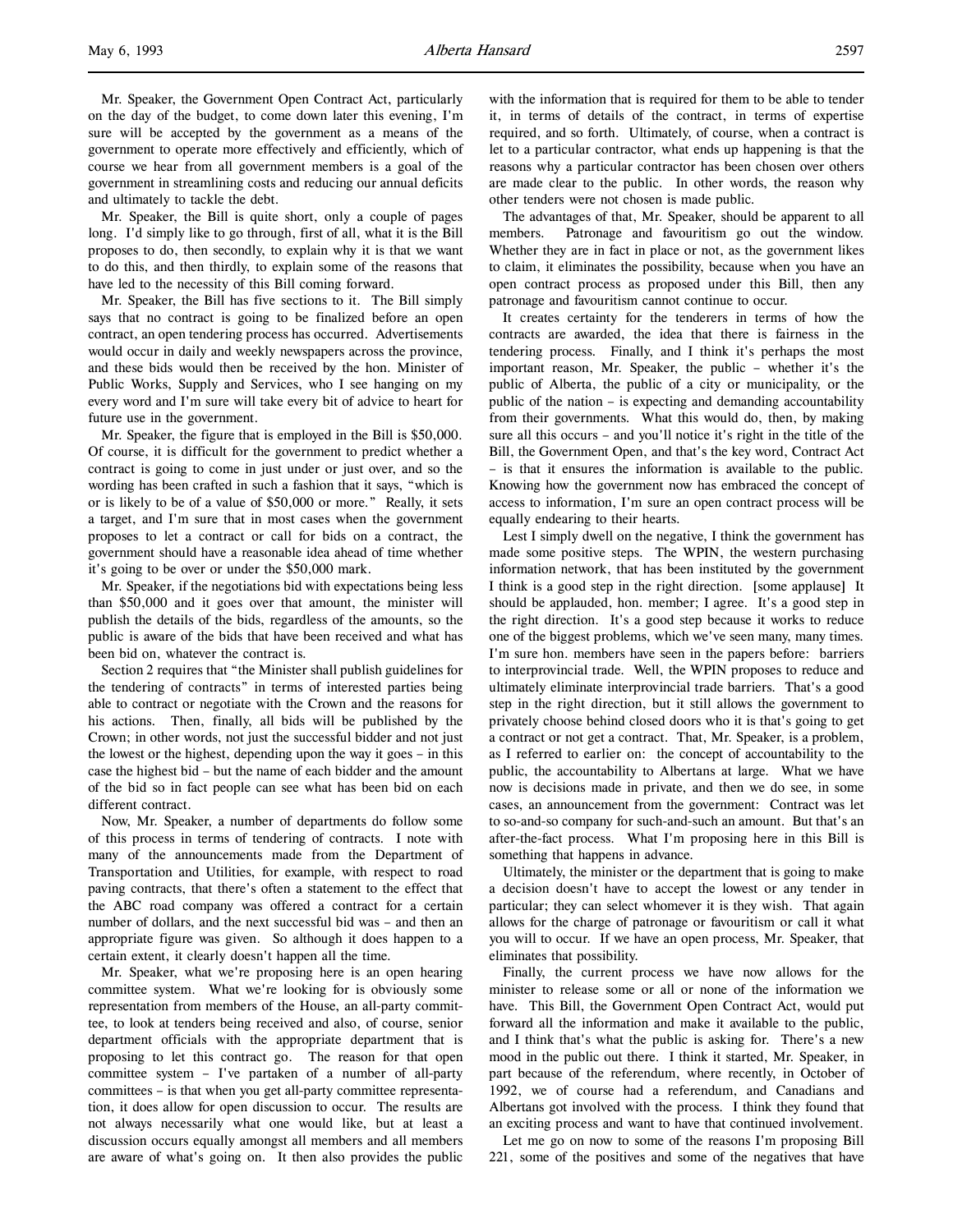happened in the past. I want to just think back to a couple of contracts that have been let that I think have not done any favours to the government in terms of things that have occurred. IBM and CGI are a couple of contracts that were let for the purchase of government computer system equipment. IBM and CGI received a contract to provide computer systems. In fact, there were a number of other contracts that were lower than this particular bid. The obvious question then is: why did IBM and CGI get the contract? Under Bill 221 we would be looking for a

better deal. The hon. Treasurer at that time, the Member for Lethbridge-East, was quite sure that the process was fair, that everything was aboveboard. However, again the decision was made behind closed doors.

#### 4:40

The Member for Calgary-Mountain View raised questions here in question period about that very Bill. This quote is from the May 11, 1992, Hansard. The hon. Member for Lethbridge-East says:

We have found the following: that it was a fair and equitable tendering process.

Again on that same issue, from May 11, the hon. former Treasurer, the Member for Lethbridge-East:

I think . . . the tendering process of the government of Alberta has been without reproach. The process [is] open and fair.

And later on:

I am satisfied, along with my colleagues in cabinet, that the process was one of fairness, was one of objectivity, was one of openness, and was one of pure competition.

Those are all from the May 11, 1992, Hansard, Mr. Speaker, yet all of those decisions occurred behind closed doors.

The government awarded a contract for \$1.6 million to IBM and CGI, yet there were other bids for similar equipment that would do the same thing, and the bids ranged from a low of \$545,000 to a high of \$720,000. In effect, we could have got the same materiel, the same equipment, for the government for a million dollars less.

Mr. Speaker, if we can save a million dollars here and a million dollars there, pretty soon you've got some real money, like a billion or two, and that's how we ended up in some deficit positions that we've got right now.

I want to go on to another example of one of the problems we've had with not having a Bill like Bill 221 before us: the North West Trust Company contract. Mr. Speaker, only a year ago we had a huge problem with NovAtel. It was in the newspapers many times. Now all Albertans are familiar with it. On May 29, 1992, North West Trust Company was given the responsibility to manage NovAtel's loan portfolio. Now, there's nothing wrong with that by itself except – except – that there was no tendering process. The decision was made in cabinet: go to one company. That was it. No choices, no contract, no tendering. Simply supply it.

Under the terms of the management agreement North West Trust was to look after four different companies: NovAtel Finance, Systems Finance, Cellular Finance, and 496072 Alberta Ltd. North West Trust was given a broad scope of activities, of authority to negotiate, settle the terms, restructure any outstanding loans, fulfill loan commitments, advance moneys, make new loans – they're supposed to be collecting loans, by the way, Mr. Speaker – supervise the collection of loans and accounts receivable, and manage, operate, and sell land and buildings and get what they could for it.

North West Trust agreed to collect or at least attempt to collect on the NovAtel loans. When I raised the question in question

period the other day – and recall, Mr. Speaker, that I said this occurred on May 29. Here we are now on May 6, 1993. Almost a full year later the Treasurer still doesn't know what, if anything, has been collected on these loans. A private deal behind closed doors with one company, and we in the public still don't know what's going on. This has so far cost taxpayers \$3.3 million, and the Treasurer doesn't know what we've got for our \$3.3 million.

Now, typically what happens, Mr. Speaker, is that most collection agencies work on a percentage basis. If they collect a dollar, they get 10 percent of that dollar. They get 10 cents, maybe 15 cents on the dollar. What we have done here is we agreed ahead of time: that \$3.3 million bucks – go out there, North West Trust; do the best you can and let us know how it turns out. Apparently they haven't even told the Treasurer yet how it has turned out, because he doesn't know if anything's been collected.

Now, North West Trust is going to get an asset management fee – here's the deal, Mr. Speaker, and here's why this is such a problem – of 1.5 percent per annum of the gross assets being managed until May 31, 1993. So just to the end of this month we're in; thereafter the fee is going to be 1.25 percent. Now, this is 1 and a half percent on \$210 million. That's a fair chunk of money. It doesn't say anything about how much they've got to collect. It doesn't say that it's a percentage or a commission rate. It simply says that this is what they're going to get. In addition to that, North West Trust will also be paid a collection fee equal to .75, three-quarters of a percent, of the cash income from the principal on the loans receivable. So on top of the management fee, they're also going to get a collection fee for whatever they collect on the \$208 million. In addition to that, they're going to get reimbursed for third-party expenses. Now, Mr. Speaker, that's a fair chunk of money. I submit that if a contract or a tender call had gone out and said, "Who out there can collect on this \$208 million?" we probably could have got more collections for less money than by simply going to one company that had been created by this government and saying, "You guys have got the job." That's another problem.

Olympia & York. I would be remiss if I left Olympia & York off the discussion of improper contract letting. This is a little bit of history now, Mr. Speaker, but again it highlights the same government, of course. On April 2, 1987, the government of Alberta made a commitment to lease approximately 400,000 square feet of office space in an office tower development proposed by Olympia & York, O & Y. The lease was to be effective in January of 1990. John Shepherd\* was the vicepresident at the time. It was a \$165 million office tower which at that time, the vice-president John Shepherd said, would never have gone ahead – would never have gone ahead – without the commitment from the government. Well, it's nice for government to support local businesses, but that's not the whole story.

You see, what happened was that there was no public tender call again. The government sat down with the people from Olympia & York and said, "We'd like to rent some space from you." The guys at Olympia & York said, "We'd love to rent you some space." So the government agreed to rent office space for 20 years if  $O & Y$  built their building, and they agreed to pay \$22.86 per square foot. Mr. Speaker, that was approximately \$10 per square foot over the average rental costs being incurred at that time. No tender call, a net cost to the taxpayer that we have calculated at \$21 million, an additional \$21 million more than what they needed, and we had lots of office space in the provincial government already.

Just in those three examples that I've given you there, a million dollars that we could have saved on computer equipment, probably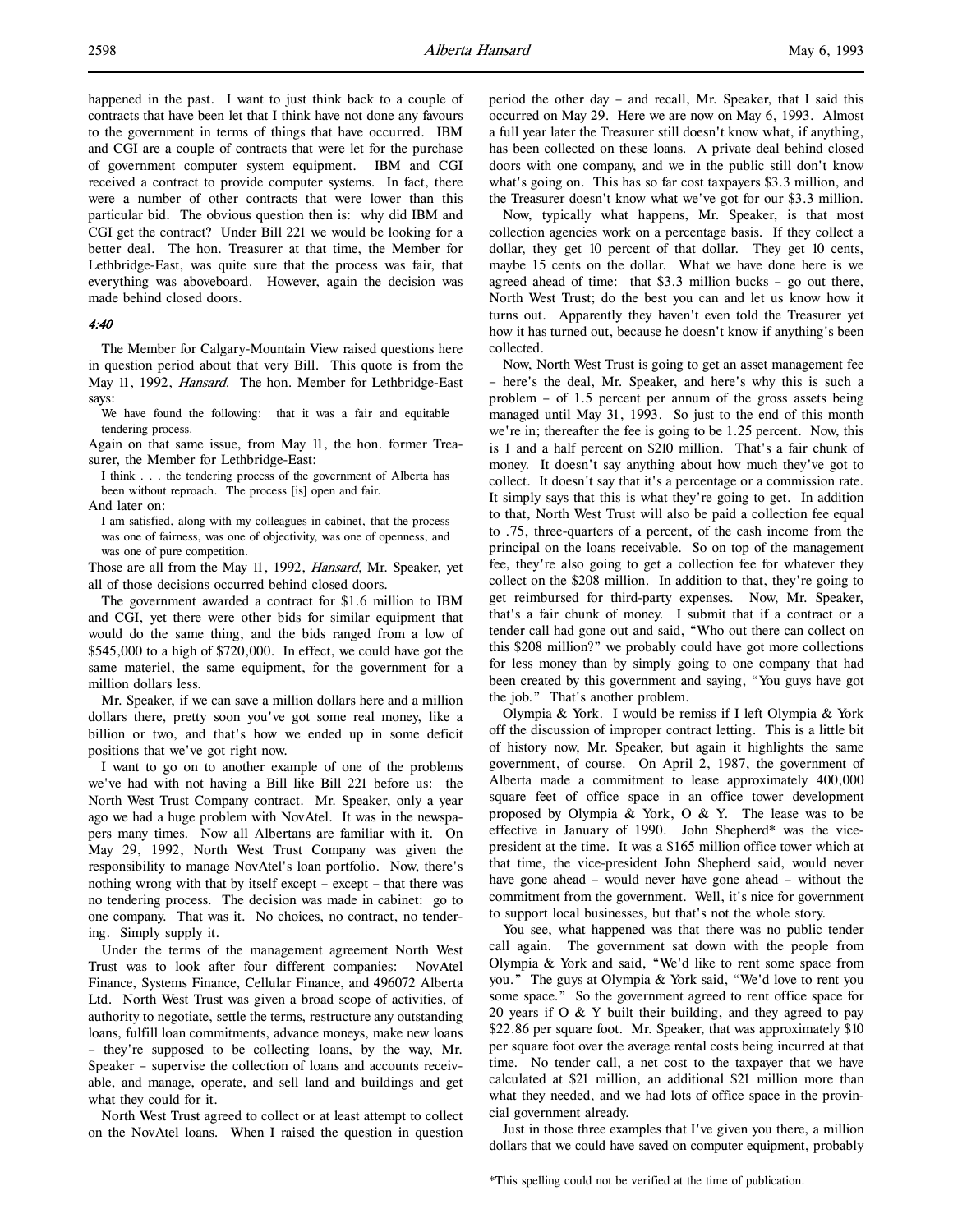\$3 million to \$5 million on the NovAtel loan collections. Now we're up to – let's take the average – let's say \$4 million there. Another \$21 million just on Olympia & York, had they gone to a public tender process. Mr. Speaker, if we'd had Bill 221 in force at that time, the savings to the government on these three bids alone would have been about \$25 million. That's a big chunk of change that we need to protect. Our responsibility as legislators is to ensure that we collectively handle the taxpayers' money in a responsible, open, accountable method. That's what Bill 221 proposes, and I'm sure all members of the House want to see that happen and therefore will support Bill 221.

Thank you.

MR. ACTING DEPUTY SPEAKER: The Deputy Premier, Minister of Public Works, Supply and Services.

MR. KOWALSKI: Mr. Speaker, I'm rising to participate in Bill 221 today. I paid careful attention in listening to the Member for Calgary-North West. I was really kind of encouraged for the first five or six or seven minutes of his overview with respect to the Bill. It's called Bill 221, Government Open Contract Act, and references to the minister mean the Minister of Public Works, Supply and Services, which really caught my attention. Quite frankly, this little Bill – a page and a half or something, five sections on it – has some aspects of merit to me. I was going to address it and I was going to talk about it, but then the hon. member gave the rationale for it.

I guess it is a responsibility for someone like me to just explain a few things. First of all, to the hon. member: if this Bill refers to the minister meaning the Minister of Public Works, Supply and Services, I would like to inform him that his comments with respect to IBM and CGI have absolutely nothing to do with the Minister of Public Works, Supply and Services. Secondly, his comments with respect to North West Trust and NovAtel have absolutely nothing to do with the Minister of Public Works, Supply and Services or the Alberta Department of Public Works, Supply and Services or any procurement thereof. I'd be very, very pleased to explain to the hon. member again, which I have done in the House on numerous occasions, the specifics with respect to the O & Y arrangement. I have provided specific information and commented periodically in recent years with respect to it.

#### 4:50

O & Y was done at a time, a very, very important time in 1986, to promote construction jobs and to stimulate the development of downtown Edmonton as well as to serve the needs of the government as we went through the 1990s into the 21st century. It was applauded – applauded – by the current leader of the Liberal Party, who was then the mayor of the city of Edmonton, who was quoted profusely in all the major papers and all the major media at the time as saying: what a wonderful arrangement. It was done to promote and stimulate the development and the redevelopment of the downtown area in Edmonton. It was done, Mr. Speaker, to work co-operatively with the federal government and the municipal government of Edmonton. It was meant to revitalize what was going on, to give Edmonton a breath of fresh air.

It's always amazing to me, Mr. Speaker, and I guess perhaps I will go to the last breath that I have in my body, in about 84 years from now, still wondering what it is that a Liberal really, truly stands for. One day they say one thing; the remainder of the day they say exactly the opposite thing in another part of the province of Alberta. And if there ever was a prime example of guns blaring in two different directions and shooting one another, it's O & Y.

Mr. Speaker, the record in the *Hansard* of this Alberta Legislative Assembly contains comments with respect to  $O & Y$ . The first two that the hon. member talked about in order to rationalize his argument have absolutely nothing to do with the Department of Public Works, Supply and Services or the Minister of Public Works, Supply and Services. I say that because the Bill itself has some merit. Unfortunately, the rationale provided by the member has absolutely nothing to do with the Bill. Maybe that is another trait of Liberals, too, that in essence they address certain things and then come forward on other things.

So let's talk about Bill 221, Mr. Speaker, but let's talk about it on the basis of where we're at in the province of Alberta in how we deal with this, because I think it's also very important that we deal with matters affecting what this Bill is supposed to be for. I gather that's the relevancy argument that always comes in in this Legislative Assembly, that the Speaker would direct all hon. members to focus their comments on the Bill, and I think we should. That's why I really question what the Member for Calgary-North West was doing when he was giving these stories about other things which have absolutely nothing to do with the Bill and used it as rationale for the Bill. So I don't know about this planning, and I don't know about this organization.

Mr. Speaker, perhaps I should bring the hon. member and other people up to date in terms of what it is and how we deal with procurement in the province of Alberta. This is an area that some of us have been involved in for a great period of time and in fact have always believed that there's a high level of integrity associated with the public tendering process that we do have in the province of Alberta. The hon. member did not bring forth any example whatsoever of any questionable activity that's been conducted by the Department of Public Works, Supply and Services in the province of Alberta. If in fact the hon. member had brought forward an example or two, at least that would have given me an opportunity to perhaps deal with it and perhaps find out about something that I was unaware of in the past.

I do not recall, in the years that I have been privileged to be the Minister of Public Works, Supply and Services, if there's ever been one question on the Order Paper, if there's ever been one question in question period about anything other than an honourable way in which business is conducted. Mr. Speaker, that's very, very important, and I want to put that on the record because there are several thousand men and women associated with this particular department who conduct themselves with a great deal of honour and a great deal of integrity. If there's any suggestion whatsoever by the Member for Calgary-North West and the Liberal Party that in fact those several thousand people who are employed in various corners of the province of Alberta are less than honourable men and women and have conducted themselves in anything less than the most honourable of honourable ways, then I think that would be a slur to them. You can be assured that all my employees in this department, whether they live in Calgary, Calgary-North West, Barrhead, or Edmonton, are going get a copy of my speech because they're going to know that their minister feels very, very strongly about the integrity they show. It's requested of them and required of them by their minister, who will not tolerate anything other than the most appropriate and the most honourable manner in which to conduct the public business in terms of efficiency and effectiveness in terms of a tendering process.

Mr. Speaker, under sections  $11(1)(a)$  and  $11(2)$  of the public works, supply and services Act, the minister in question is empowered to acquire supplies. We should define what that particular definition of supplies is all about, because there are certain supplies that are acquired by a government that are not acquired by the minister in particular. Professional services in a variety of the departments and agencies of this government are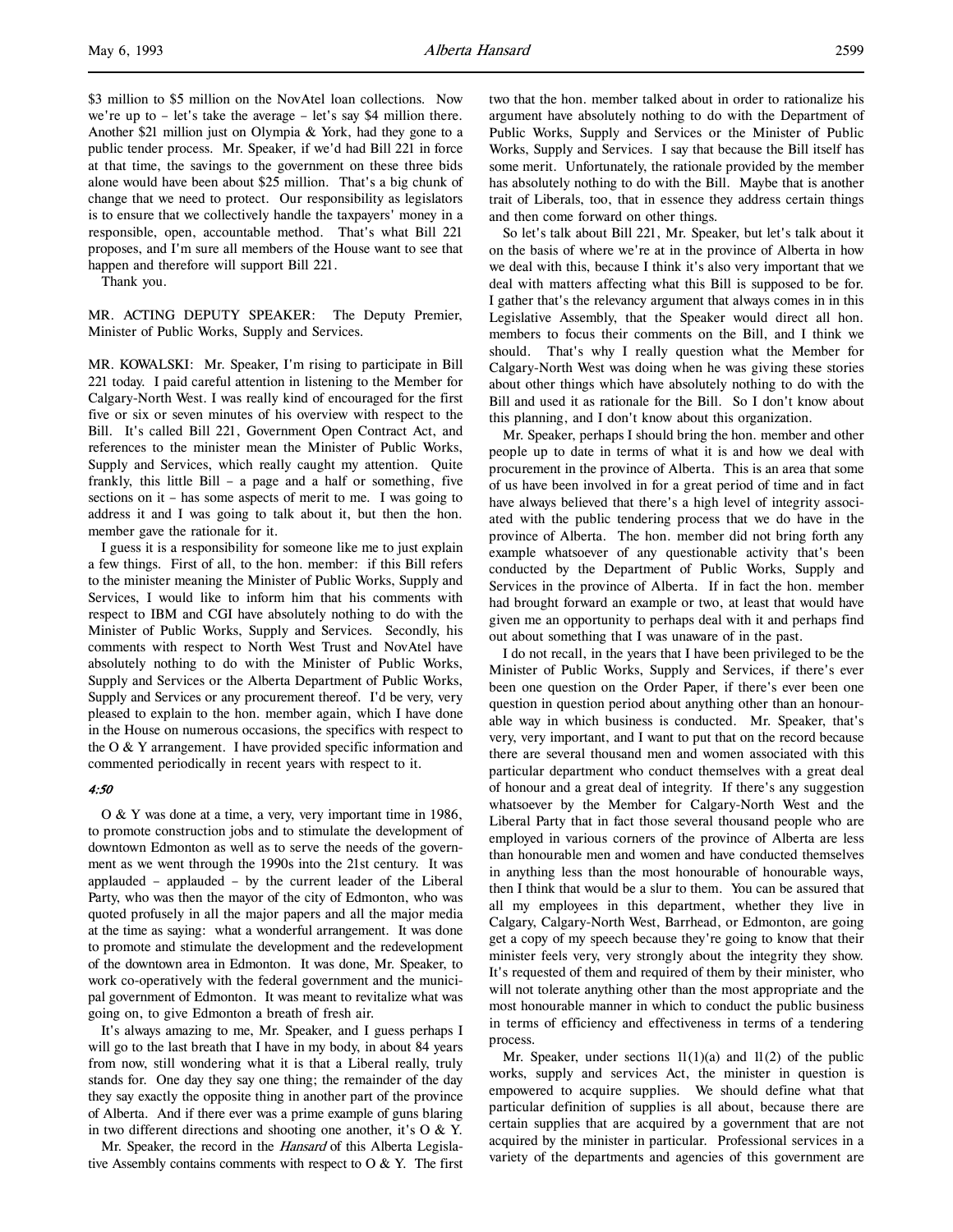Goods, computer services, and contracts for the construction of facilities are normally acquired by the Department of Public Works, Supply and Services through the competitive tendering process. On an annual basis we maintain an open source list with 14,000 – that's one-four-zero-zero-zero – vendors currently registered for service. Vendors are normally invited to bid on all opportunities in their identified product lines. As well, the interprovincial and intergovernmental agreement on government procurement requires that this department advertise at least every six months the steps to be taken to get on government source lists, and thereby we keep this procurement process open and unbiased. Agreed to; we've agreed – in fact, we led Canada in ensuring that this would happen – to have other signatories across this country come together and update these lists.

Mr. Speaker, over 10,000 contracts are issued annually in the province with a value of some \$275 million. All are through the public access, open bidding process. All tenders are opened in public, and vendors are able to witness and examine publicly opened tenders at their choice and convenience. Tender results are available to all vendors and are provided on a regular basis on request.

Mr. Speaker, Bill 221 that the hon. member has put forward seeks to have all qualifying bids received for a tender published. Well, the process is already in place. It accomplishes the same purpose. We simply don't publish the results of all these bids – how many thousands did I say there were per year? – because the cost is prohibitive, but if anybody wants them, they're easily accessible. In fact, because the bids are opened in public, usually all the people who have submitted a bid and think they're in a competitive way show up. It's all done in front of them.

Mr. Speaker, we can't increase the cost of government with unnecessary production and duplication of paper. We have to be environmentally conscious today. If it's considered to be the Liberal approach to cut down more trees, to create more bureaucracy, then so be it, but we have to be responsible. Taxpayers are out there telling us to cut down on government red tape, cut down on government bureaucracy. Basically, let's get on with the business of doing what we're supposed to be doing, which is providing services to the citizen at the least amount of dollars available to them.

Mr. Speaker, to do what the Liberals ask us to do today would simply  $\ldots$  I suppose if there are 10,000 bids  $-$  I think that's what I said – and if 20 firms bid at each one of them, what the Liberals are asking us to do is to send out 10,000 times 20 pieces of paper telling people that these were the results of this thing. Well, can you calculate how many trees are involved in that, how much postage is required, how much additional manpower we have to go out and hire? And for what purpose? For what purpose? It would all be transparent. It would be more wasted paper in the garbage bins of the province. I'm sorry; I can't do that. I can't do that at all.

Mr. Speaker, I want all people to know as well that goods purchased are to the fullest extent possible competitively solicited. Oftentimes we'll source at least three suppliers. In fact, we'll almost require that there have to be competitive bids when we put something out. In other words, if we advertise something and only

one person puts a bid on it, my officials basically will say no, it has to be redone.

# 5:00

Now, needless to say, in a system as large as this, in an environment as old as this, there are some exceptions to the competitive open system. I don't think hon. gentlemen and ladies of the House would expect that if we had to purchase three pencils for the forestry shop in Fort Assiniboine, we would require the ranger to take half a day to get three bids to purchase the three pencils. We wouldn't do that. So you've got to have some commonplace exceptions. It may very well be that the Liberal Party would expect that, Mr. Speaker, but it's certainly not the way we do business in the 1990s. No, we will not accept any legislation that comes in here and says that a highly trained forest officer, who should be out there protecting the forests, going after poachers and people who would desecrate the wildlife of this province – we will not cause them to spend half a day of their time going out and getting competitive bids to buy three pencils.

You know, sometimes when you look at some of this legislation that comes forward, you see this kind of imagined bogeyman approach being taken. Well, we trust our employees in this government, Mr. Speaker. We trust the men and women to go down and buy the soap they'll need to clean if they have to clean. Or if an enforcement officer has a tire blowup in the vehicle they have, we have provisions for them to go and purchase that tire at a local business, not having to come back to one central source, as the Liberals would have it, and just have one great big warehouse. No, no, no. We encourage our employees to participate in small businesses throughout the province of Alberta. We give them certain limits in which they can purchase certain things.

Now, one can do that sort of thing if products are required to match existing installations, for emergency purchases, and for engineering and architectural services. I guess the Liberal Party, if we had to hire an architect or an engineer to build something, would have us say, "Okay; identify what it is that you want to have done and then go and put this bid out." Then you'd have all these architects and engineers who are professional people bidding with one another to provide the service. It's an interesting idea, but I think it's a kind of horrifying idea, quite frankly. I've tested that with these two professions in the province of Alberta, both the Association of Professional Engineers, Geologists, and Geophysicists of Alberta, or APEGGA, and the Alberta Association of Architects. I also have the privilege of being the minister responsible for both those professional groups, Mr. Speaker. They told me they were horrified that in fact they'd heard some people were thinking of doing that. They wanted to let me know in no uncertain terms that it just wouldn't work and it couldn't work. We've got to be realistic. We simply can't do things like that. So there are some exceptions.

Bill 221 proposes a mandatory open tender process for all contracts over \$50,000 in value. It also anticipates that the private sector would be divided on the merits of introducing such a mandatory process. Well, Mr. Speaker, we are in consultation with private-sector firms all the time, including the Alberta Chamber of Commerce, the Calgary Chamber of Commerce, other chambers of commerce throughout the province of Alberta, and other businesses. They recognize that there are situations where it would not be practical to provide certain goods and services to the government through open competition. Now, we've got to talk about those things, because I think the hon. member didn't recognize them. How would we deal with material with copyright or patent restrictions? How would we deal with equipment that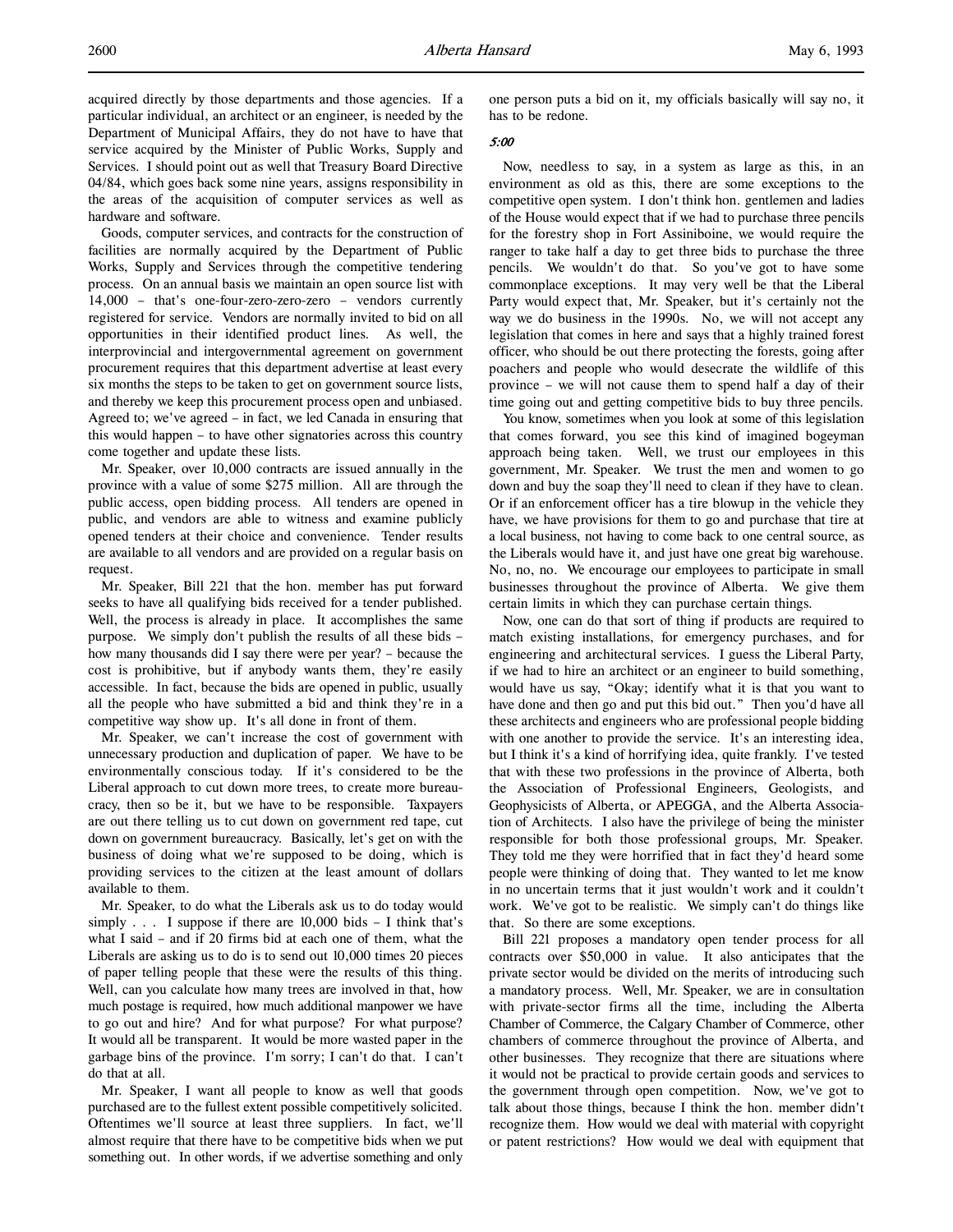would be required to match existing installations? How would we deal with emergency procurement in disaster relief conditions?

Think of it, Mr. Speaker. A tornado hits Edmonton at 5 o'clock on a Friday afternoon. The minister responsible has got to respond. He's got to assign emergency helicopters. He's got to assign emergency fire equipment, emergency equipment for the hundreds and hundreds of people who've lost their homes. He has to make instant decisions to get beds, clothing, medicine to those people. Well, under the Liberal thing, you advertise it. Three weeks later the thing closes, and three weeks later again you award it. In the meantime, seven weeks have gone by and they're hammering. They would be hammering the minister, saying, "Why aren't you doing anything?" So what would he meekly say? "But you caused us to pass your Bill, and by causing us to pass your Bill, you've now made us ineffective." They've got to do better than that, and they've got to do more thinking than that.

You know, the member is really not a bad guy. I thought he was kind of tricky this afternoon in question period, Mr. Speaker. But he's got to do more thinking if he wants to talk about becoming a lawmaker, because in order to be a lawmaker, you've got to consider all the things we have in the province of Alberta.

Mr. Speaker, those are just a couple of examples I've identified so far. I think perhaps I'll identify a few more. Bill 221 seems to be designed to change the manner in which the Department of Public Works, Supply and Services acquires goods and services under the Department of Public Works, Supply and Services Act. But this Bill applies to only one department. Why wouldn't this Bill apply to all agencies and all bodies associated with the government of Alberta? Once again, laws and Bills must apply to all. I gather what the member is saying is that various boards and agencies don't have to go through one central source. Obviously what you'd have then is one set of rules for one department, another set of rules for another department, a third set of rules for another department, and a different set of rules for this Crown corporation. Well, you'd drive the citizen and the businessperson of this province absolutely nuts. They wouldn't know what's going on.

What we have to do in government is reduce the amount of bureaucracy, reduce the amount of red tape, reduce the amount of confusion, in fact have plain English emanating from all the purchasing agencies of the government. But no, not the Liberals. If there's a way to screw it up, they'll find it. I'm telling you, Mr. Speaker, when you look at 221, it's a good step in that direction. I think the private sector would be absolutely horrified. In fact, I might send this out to all 10,000 of those groups or the 14,000 who are on source lists and tell them that, okay, this is what might happen. I don't want to be a bogeyman; I just want to make sure the people understand what's going on.

It's certainly not clear at all in Bill 221 if the Bill intentionally excludes a number of different acquisitions. It's not clear at all. We've talked about engineering services; we've talked about architectural services. What about management consulting services? Is it only restricted to supplies? There are all kinds of things. Again, I don't want to have anything we do in government become increasingly negative. Unfortunately, it seems to me that is exactly what would happen under Bill 221.

Now, I said at the outset, Mr. Speaker, that I listened very attentively for the first several minutes to what the hon. member said. I was kind of encouraged. I really was. I thought he was taking a serious interest in what was going on in this Assembly. I thought that obviously with that \$600,000 a year the Liberal caucus gets to do research, in fact they had really taken some of those dollars and wisely expended them in ensuring there was an understanding, first of all, of the Department of Public Works,

Supply and Services Act; secondly, that they completely understood what was going on in the province of Alberta in procurement. I presumed the hon. gentleman was going to come up and talk about some horrifying example somebody had given him in an attempt to embarrass the government. He certainly hasn't done that, so I thank him for at least not doing that. The examples he brought up have nothing to do with the Minister of Public Works, Supply and Services. So I don't understand what the connection was. I would have thought as well that the hon. member would have said, "You know, this Bill will have the government do more of what the government already is doing that's good." I thought the member was going to stand up and say, "Hey, what you did there in the Department of Public Works, Supply and Services just a few days ago when you made an announcement with respect to the automated electronic open bidding system, what you did there in becoming the first province in Canada to join this new automated electronic open bidding system, is what we need to know more of." But no, the hon. member didn't even mention that.

## 5:10

Just a few days ago we led Canada again in coming forth with this. In fact, we made the announcement on April 15, 1993, that this new, new private-sector organization called Information Systems Management Corporation, a private-sector company in Canada, is going to supply information on procurement opportunities. They've got a computer system, and an entrepreneur – no matter where you live, you phone up. If you offer widgets, you ask a computer to match you with which level of government is sourcing widgets that day. They'll put you right on line with it. You can break it down in a matter of a minute and a half and get all the possible information you want about open bidding in the province of Alberta. Innovative, dramatic, inexpensive, Mr. Speaker. You can phone that computer and find out in fact who the other competitors are you would have in the marketplace: an innovative thing. If you're an entrepreneur and the contract calls for 4,000 widgets but your production line allows you to produce only 2,000 widgets, you would know you couldn't bid on that contract, so you wouldn't waste any time doing it. You'd have accessed information instantly, electronically, and it's there. But no, what do we get here? We get a Liberal suggestion that in essence what you should do is print 20 pages for 10,000 particular sources: trees, inefficiency, and ineffectiveness compared to what we announced on April 15, 1993.

Now, Mr. Speaker, I want that hon. member to look deeply at himself tonight when he goes home and stands in front of the mirror. I want him to look deeply into his eyes because I don't understand why he wouldn't have stood up today and congratulated the government for being a leader in the country of Canada with respect to this innovative technology. Why won't he admit that in fact his Bill pales in significance to what is already in existence? Why didn't he have the kind of good integrity to withdraw his Bill and not have the minister of public works exercised on a Thursday afternoon and have to come here and tell it like it is?

We have done so many other things, Mr. Speaker. I get kind of excited talking about this. We're talking about procurement. We're talking about the private sector. We're talking about economic opportunities. We're talking about jobs. We're talking about innovation. We're talking about the new marketplace.

We have *The Source* magazine, a wonderful document that we now put out on a regular basis. We identify six months ahead of time what it is we will be sourcing in the marketplace. As an example, in the edition we would put out in May of this year, we would notify all entrepreneurs in the province of Alberta that six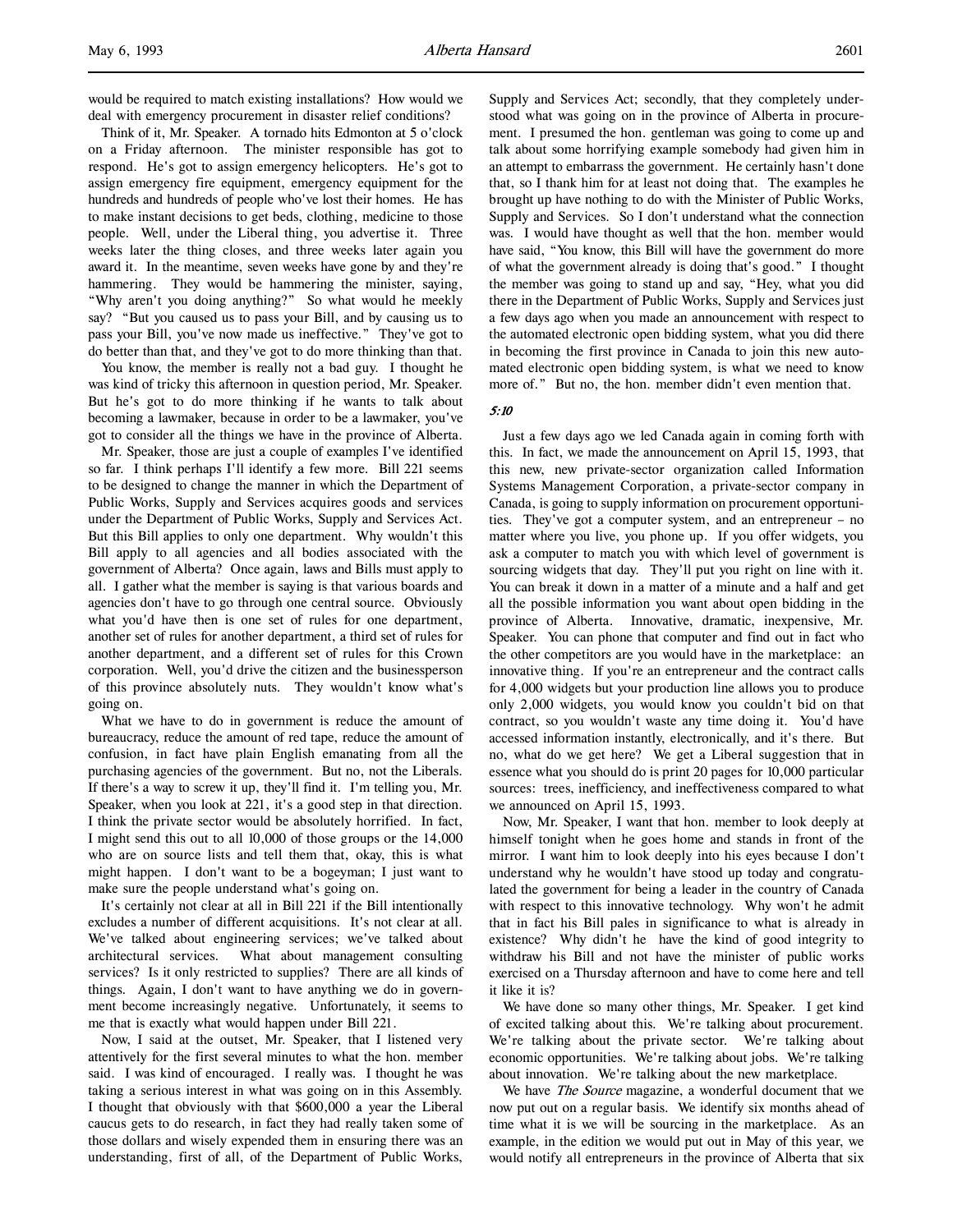months from now some agency of the government will be looking for a certain thing. You know what, Mr. Speaker? I've had only one complaint from anybody with respect to this brilliant magazine called *The Source*. I've had all kinds of letters from the private sector saying "wonderful."

But do you know who ridicules it, Mr. Speaker? The Member for Edmonton-Whitemud put out a silly press release about two years ago saying how scandalous it was that the government was telling the business community in this province what it might be going after six months from now. You know, I may live for another 85 years; I will live in bewilderment and dazzlement as to why these people continue to do that. Surely, surely, surely it comes down to, number one, knowledge of what is in place, it comes down to integrity, and it comes down to being up to date with what's going on.

It seems to me the public has not been well served this afternoon, my hon. friend. They have not been well served. The honourable thing the hon. member should have done is withdrawn Bill 221. Mr. Speaker, there still is time. But surely, surely we're not going to be in a position to support Bill 221. I know other hon. members will want to contribute to this wonderful debate, but I just thought that in a very modest way I would try to bring members up to date as to where we're at.

Thank you.

MR. ACTING DEPUTY SPEAKER: The hon. Member for Edmonton-Mill Woods.

MR. GIBEAULT: Thank you, Mr. Speaker. I would like to add a few comments on Bill 221, the Government Open Contract Act, as presented by the hon. Member for Calgary-North West. To the extent that it is well motivated and intentioned, it's a welcome contribution, because there's no question all Albertans want to have the maximum degree of confidence in the public tendering process. That has not always been the case. The Member for Calgary-North West mentioned the O & Y situation. We tried to get details on the contracting tenders and provisions and arrangements regarding that deal, and there seemed to be difficulty in the government coming forward.

Sometimes there is a perception, Mr. Speaker, that people get together with ministers over cocktails and then all of a sudden things happen in government. So I think this is a step in the right direction in the sense that it would make sure that all tenders made for contracts over \$50,000 a year would have to be made public. Where tenders were put forward and the government chose a tender that was not the lowest, there would be an obligation on the part . . .

# Point of Order Imputing Motives

MR. WEISS: A point of order, Mr. Speaker, if I may.

MR. ACTING DEPUTY SPEAKER: The Member for Fort McMurray rises on a point of order?

MR. WEISS: Yes, I might as well, seeing the carefree attitude that's been expressed by the hon. Member for Edmonton-Mill Woods. The point of order is 23(h) and (i), if I may, Mr. Speaker. Imputing motives is one, and he referred to the fact that hon. members are joining over cocktails and other such variety of references. I would point out that many of us totally abstain from alcohol and do not join in cocktails at any hour. So I'd ask the hon. member to withdraw the remark, please.

MR. GIBEAULT: Mr. Speaker, on that point of order, I didn't suggest myself that that was happening. I only suggested that people have expressed that perception to me on occasion. Another perception that is perhaps closer to the truth is that sometimes deals are struck on golf courses, where some members of the government are known to spend a lot of time. So it was not my insinuation or allegation but only expressing that some people expressed that perception to me.

MR. ACTING DEPUTY SPEAKER: Thank you, hon. member.

I think we'll just leave it there, hon. Member for Fort McMurray. I believe that's been cleared up. Thank you.

Carry on.

#### Debate Continued

MR. GIBEAULT: Thank you, Mr. Speaker. As I was saying, certainly we want to have the highest degree of public confidence in the tendering process, and to the extent this would help, we might want to look at initiatives along this line.

I would like to make a couple of points. One is in terms of section 3, where we have the limit of \$50,000. I wonder sometimes how wise it is to put a dollar figure on a piece of legislation. If it were passed, five years from now or 10 years from now \$50,000 might not be what it is today. We'd have to be bringing legislation back to the Legislature all the time to make sure it's contemporary and current. Perhaps it might be better reserved for regulations, which are somewhat easier to keep current and up to date.

A couple of other points too. I'm disappointed that the Member for Calgary-North West didn't put in Bill 221 a fair wage clause for bidding on government contracts. A fair wage clause, Mr. Speaker, is one that would ensure that all contractors, those who want to bid on government contracts, will provide those goods and services that employ Albertans at reasonable wages. I think the government has a responsibility to make sure contracting is done on a fair and level playing field. We shouldn't have a situation where contractors bidding on government contracts for goods and services should be trying to obtain those kinds of contracts by paying the lowest possible wages. Sometimes there seems to be a lot of downward pressure on wages, especially in difficult economic times like we're in now, and I think the government has some obligation to ensure that when they do contract for goods and services, those are provided insofar as those contractors have to engage Albertans to produce those services and to provide them on a fair wage basis.

Another clause that I would like to have seen is not in this Bill. It doesn't particularly provide as clearly as I would like to have seen for the provision of public-sector agencies in bidding on government contracts. There is often the view among Conservative ranks – and I don't know how much this is shared by our colleagues in the Liberal Party – that the private sector is always more efficient than the public sector. I would just put out an example here. Saskatchewan Government Insurance tried to bid on business in Manitoba and was declined the opportunity to do so. Taxpayers' interests were compromised, I would suggest, in that case, and that could easily be the case in Alberta, that we could have public-sector agencies that should be encouraged to compete and allowed to compete for government services. In other words, let's make sure we have the best interests of taxpayers at heart, and let's avoid doctrinaire views, such as we often see on the other side, that the only good that can be done is in the private sector.

[Mr. Speaker in the Chair]